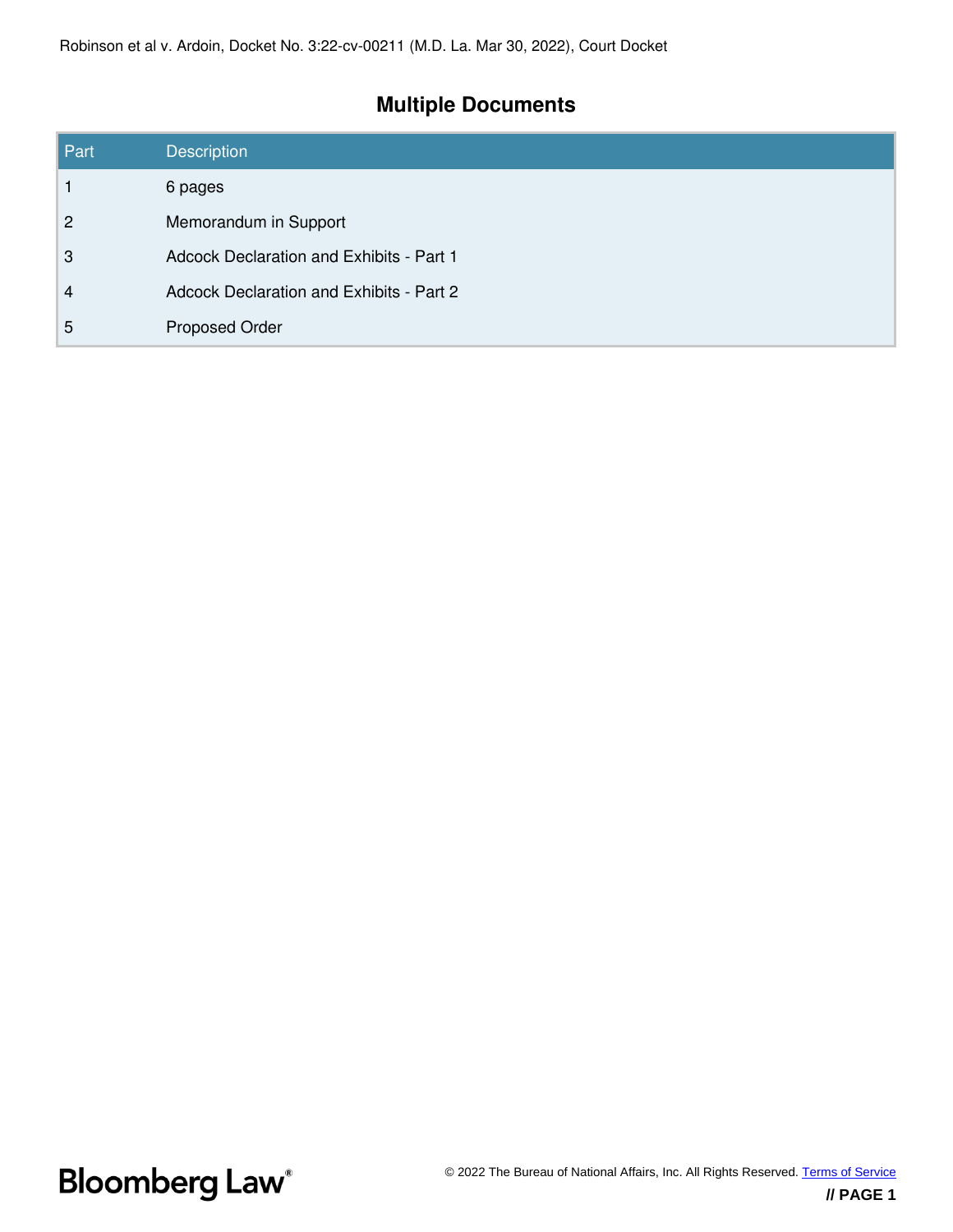## **UNITED STATES DISTRICT COURT MIDDLE DISTRICT OF LOUISIANA**

| PRESS ROBINSON, EDGAR CAGE,<br>DOROTHY NAIRNE, EDWIN RENE<br>SOULE, ALICE WASHINGTON, CLEE<br>EARNEST LOWE, DAVANTE LEWIS,<br>MARTHA DAVIS, AMBROSE SIMS,<br>NATIONAL ASSOCIATION FOR THE<br>ADVANCEMENT OF COLORED PEOPLE<br>("NAACP") LOUISIANA STATE<br>CONFERENCE, AND POWER COALITION<br>FOR EQUITY AND JUSTICE,<br>Plaintiffs, | Civil Action No. 3:22-cv-00211-SDD-RLB |
|--------------------------------------------------------------------------------------------------------------------------------------------------------------------------------------------------------------------------------------------------------------------------------------------------------------------------------------|----------------------------------------|
| V.                                                                                                                                                                                                                                                                                                                                   |                                        |
| KYLE ARDOIN, in his official capacity as<br>Secretary of State for Louisiana.                                                                                                                                                                                                                                                        |                                        |
| Defendant.                                                                                                                                                                                                                                                                                                                           |                                        |
| EDWARD GALMON, SR., CIARA HART,<br>NORRIS HENDERSON, TRAMELLE<br>HOWARD,<br>Plaintiffs,                                                                                                                                                                                                                                              |                                        |
| V.                                                                                                                                                                                                                                                                                                                                   | Civil Action No. 3:22-cv-00214-SDD-RLB |
| KYLE ARDOIN, in his official capacity as<br>Secretary of State for Louisiana.                                                                                                                                                                                                                                                        |                                        |
| Defendant.                                                                                                                                                                                                                                                                                                                           |                                        |

## **PLAINTIFFS' MOTION FOR A PRELIMINARY INJUNCTION**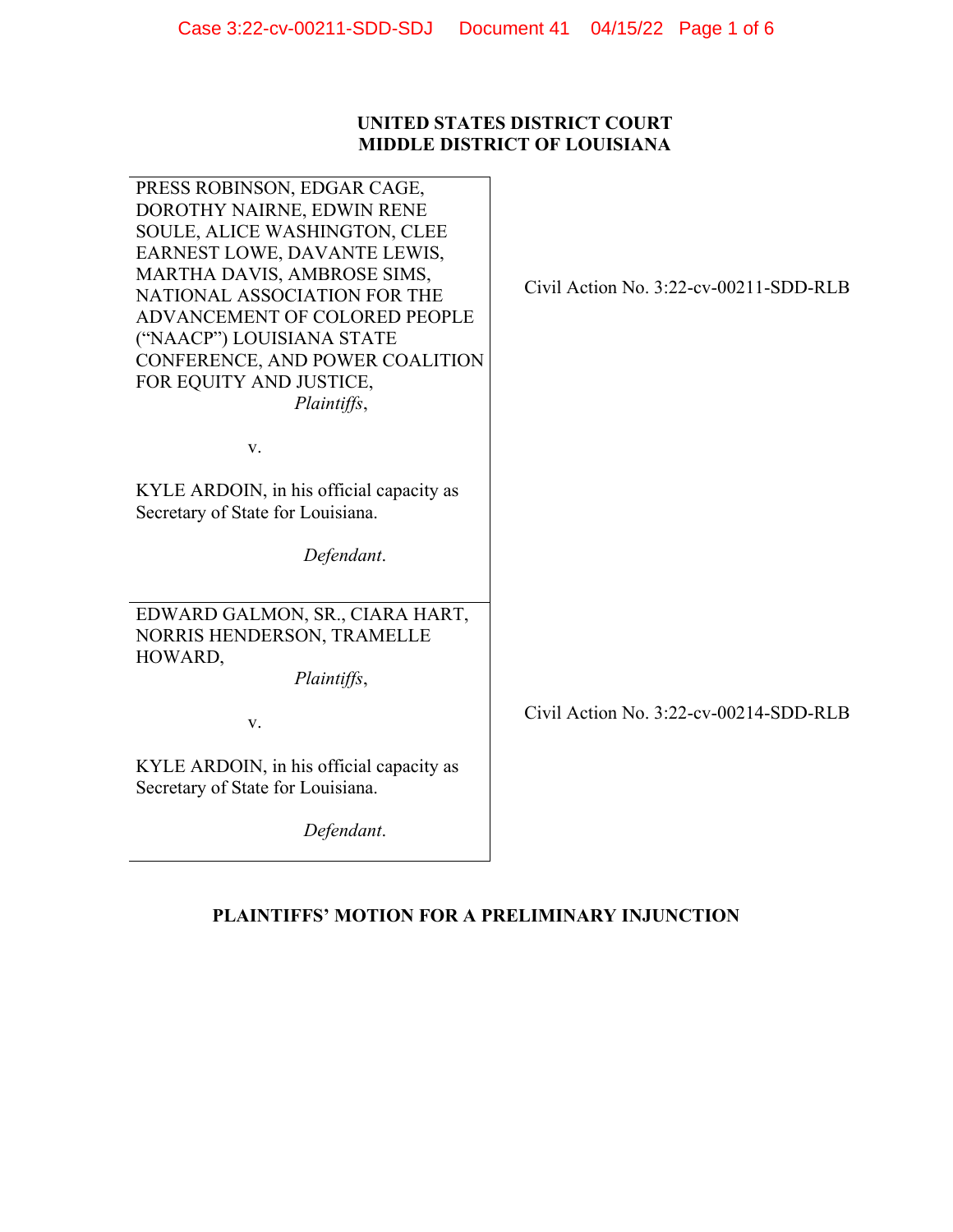#### Case 3:22-cv-00211-SDD-SDJ Document 41 04/15/22 Page 2 of 6

Plaintiffs Press Robinson, Edgar Cage, Dorothy Nairne, Edwin René Soulé, Alice Washington, Clee Earnest Lowe, Davante Lewis, Martha Davis, Ambrose Sims, NAACP Louisiana State Conference, and Power Coalition for Equity and Justice, by and through their counsel, respectfully move this Court to: (i) enjoin Defendant from administering the upcoming election in November 2022 under the recently enacted congressional district map; (ii) order that the election be administered under the Robinson Plaintiffs' illustrative map, as described in the expert report of Anthony Fairfax; (iii) stay the execution of its order implementing the illustrative map until the adjournment of the current legislative session, June 6, 2022, in order to provide the Louisiana Legislature an opportunity to enact a compliant map. A preliminary injunction is justified for the reasons set out in the memorandum of law filed concurrently with this motion, and the declarations, expert reports, and other materials attached thereto.

Plaintiffs readily satisfy the traditional elements for a preliminary injunction—a likelihood of success on the merits, irreparable injury if the injunction is not granted, and the balance of equities and the public interest all favor an injunction.

Plaintiffs are likely to succeed on the merits of their claim that the 2022 congressional map violates Section 2 of the Voting Rights Act because it fails to include two districts in which Black voters have an equal opportunity to elect their candidate of choice. Louisiana's population is nearly one-third Black, and the Black population is sufficiently geographically compact to create an additional majority-Black district. The threshold factors identified by the Supreme Court in *Thornburg* v. *Gingles*, 478 U.S. 30 (1986) for establishing a violation of Section 2 in the redistricting context are satisfied, as is the further requirement that, considering the totality of circumstances, "the political processes leading to nomination or election in the State or political subdivision are not equally open to participation" by Black Louisianans. 52 U.S.C. § 10301(b).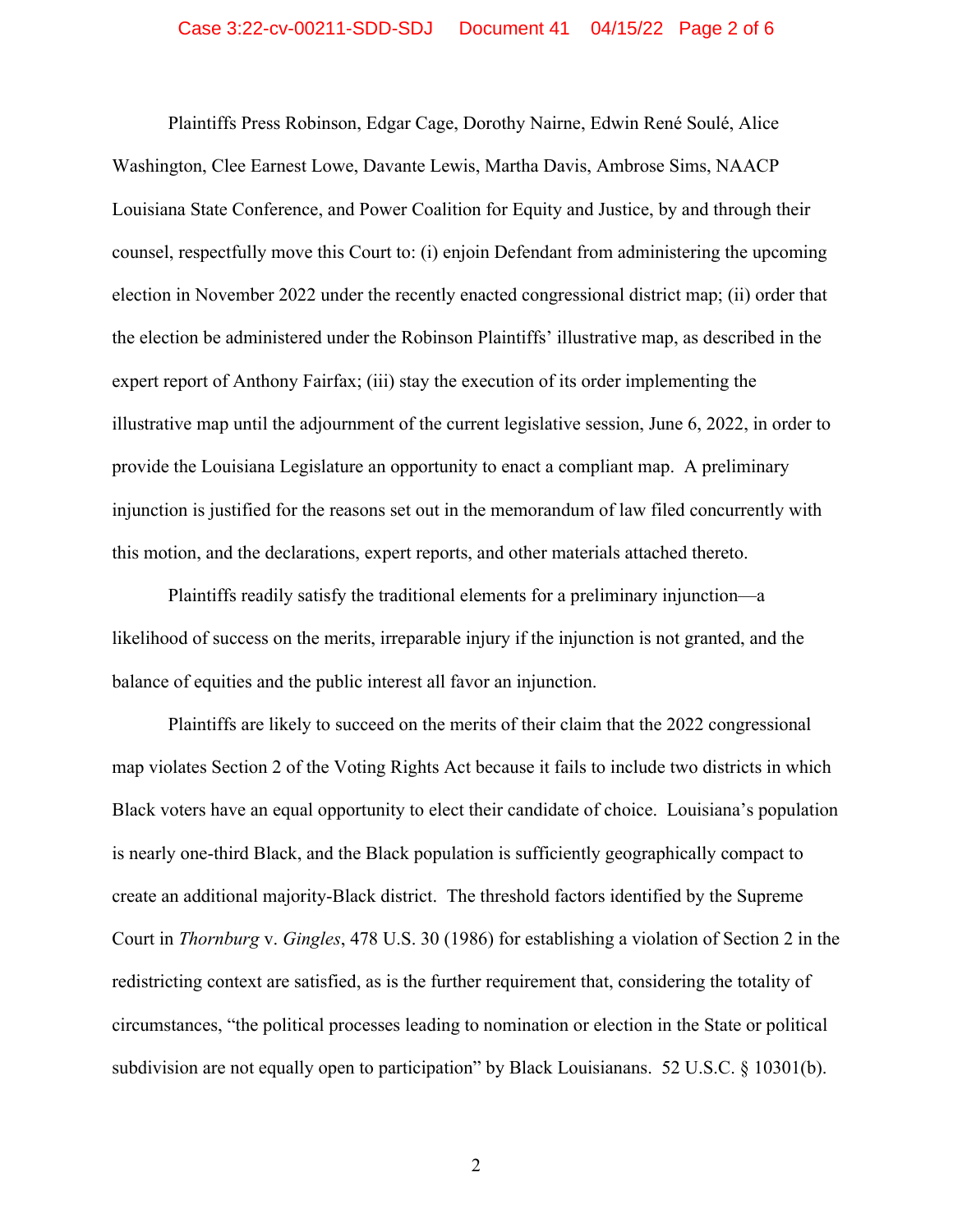#### Case 3:22-cv-00211-SDD-SDJ Document 41 04/15/22 Page 3 of 6

Rather than select one of the numerous maps that complied with the Voting Rights Act and were presented to the Legislature during the redistricting process, the Legislature chose a map that dilutes Black voting power.

Plaintiffs will also suffer irreparable injury if forced to vote pursuant to maps that unlawfully dilute their vote. *See Patino* v. *City of Pasadena*, 229 F. Supp. 3d 582, 590 (S.D. Tex. 2017); *see also League of Women Voters of N.C.* v. *North Carolina*, 769 F.3d 224, 247 (4th Cir. 2014). As the Fourth Circuit noted in that case, "Courts routinely deem restrictions on fundamental voting rights irreparable injury." *Id*.

Finally, the balance of equities and the public interest support an injunction. The harm to Plaintiffs' right to vote is egregious, and the Defendant has no legitimate countervailing interest in conducting an election in violation of the Voting Rights Act. Nor would the State's ability to administer the 2022 congressional election be impeded by an injunction, when that election is nearly seven months away.

Plaintiffs also request that the Court waive the posting of security as otherwise required by Federal Rule of Civil Procedure 65(c), a matter left to the discretion of the trial court, which "may elect to require no security at all." *Kaepa, Inc.* v. *Achilles Corp.*, 76 F.3d 624, 628 (5th Cir. 1996). In exercising this discretion, courts in the Fifth Circuit have waived the security requirement where a motion for preliminary injunction seeks to enjoin the enforcement of a state law that, in part, is claimed to violate Section 2 of the Voting Rights Act. *See, e.g.*, *City of El Cenizo* v. *Texas*, 264 F. Supp. 3d 744, 813 (W.D. Tex. 2017) (no security for preliminary injunction in challenge to immigration enforcement law challenged, in part, under the Voting Rights Act).

> By: /s/*John Adcock* John Adcock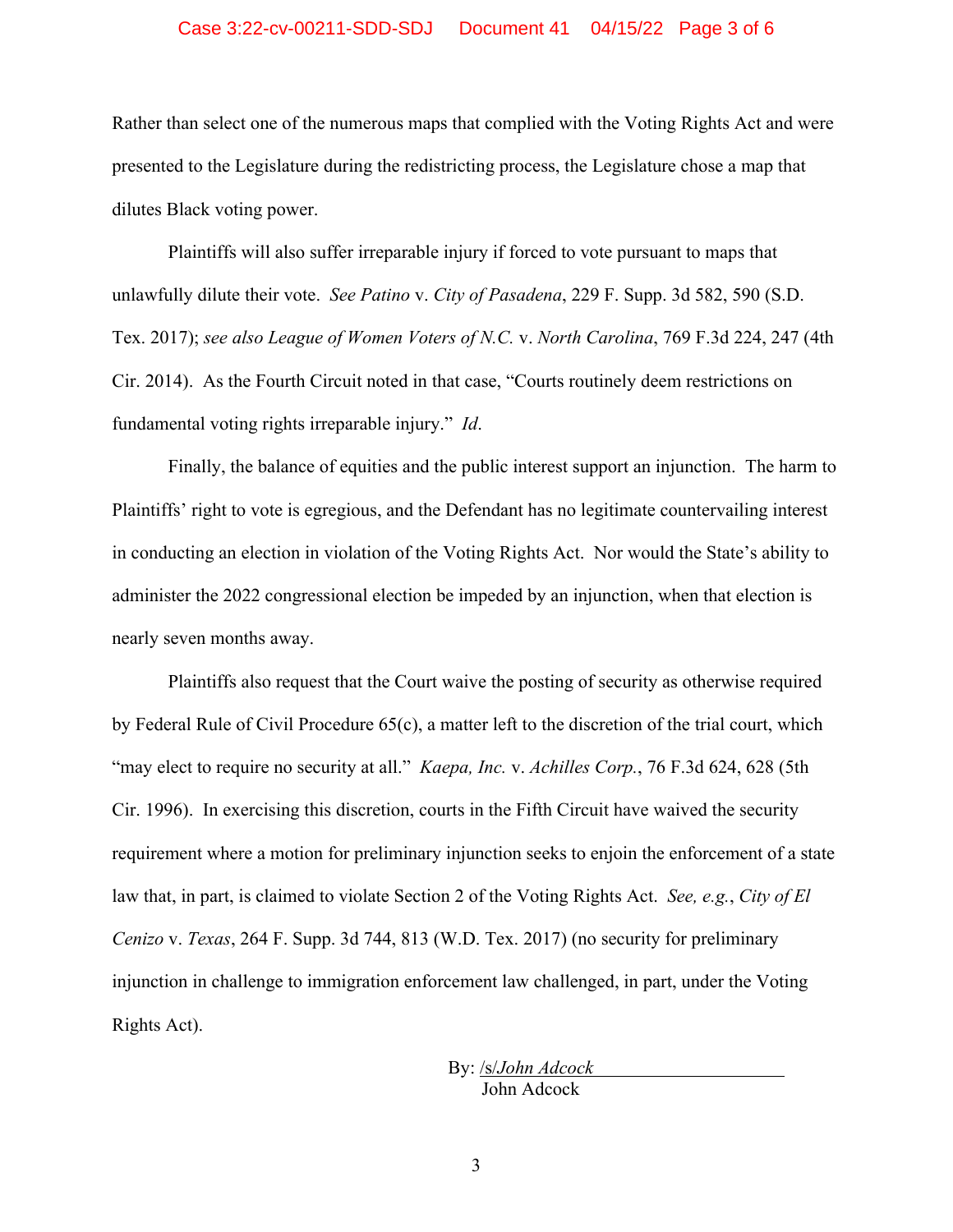Adcock Law LLC L.A. Bar No. 30372 3110 Canal Street New Orleans, LA 70119 Tel: (504) 233-3125 Fax: (504) 308-1266 jnadcock@gmail.com

Leah Aden (admitted *pro hac vice*) Stuart Naifeh (admitted *pro hac vice*) Kathryn Sadasivan (admitted *pro hac vice*) Victoria Wenger (admitted *pro hac vice*) NAACP Legal Defense and Educational Fund, Inc.

40 Rector Street, 5th Floor New York, NY 10006 Tel: (212) 965-2200 laden@naacplef.org snaifeh@naacpldf.org ksadasivan@naacpldf.org vwenger@naacpldf.org

R. Jared Evans\* Sara Rohani†\* NAACP Legal Defense and Educational Fund, Inc. 700 14th Street N.W. Ste. 600 Washington, DC 20005 Tel: (202) 682-1300 jevans@naacpldf.org srohani@naacpldf.org

Robert A. Atkins (admitted *pro hac vice*) Yahonnes Cleary (admitted *pro hac vice*) Jonathan H. Hurwitz (admitted *pro hac vice*) Daniel S. Sinnreich (admitted *pro hac vice*) Amitav Chakraborty (admitted *pro hac vice*) Adam P. Savitt (admitted *pro hac vice*) PAUL, WEISS, RIFKIND, WHARTON & GARRISON LLP 1285 Avenue Of The Americas, New York, NY 10019 Tel.: (212) 373-3000 Fax: (212) 757-3990 ratkins@paulweiss.com ycleary@paulweiss.com jhurwitz@paulweiss.com dsinnreich@paulweiss.com achakraborty@paulweiss.com asavitt@paulweiss.com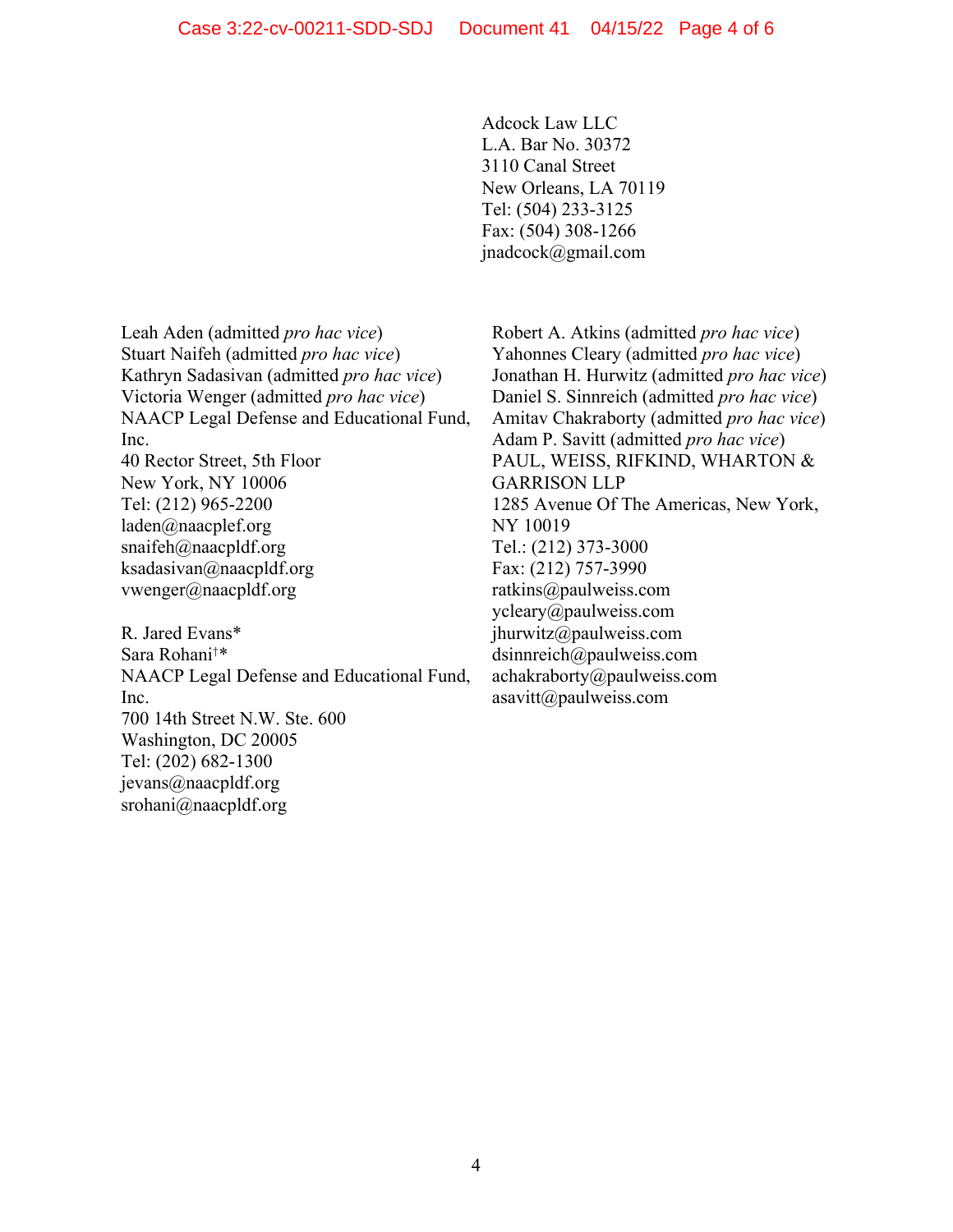Nora Ahmed (admitted *pro hac vice*) Megan E. Snider LA. Bar No. 33382 ACLU Foundation of Louisiana 1340 Poydras St, Ste. 2160 New Orleans, LA 70112 Tel: (504) 522-0628 nahmed@laaclu.org msnider@laaclu.org

Tracie Washington LA. Bar No. 25925 Louisiana Justice Institute Suite 132 3157 Gentilly Blvd New Orleans LA, 70122 Tel: (504) 872-9134 tracie.washington.esq@gmail.com T. Alora Thomas\* Sophia Lin Lakin\* Samantha Osaki\* American Civil Liberties Union Foundation 125 Broad Street, 18th Floor New York, NY 10004 athomas@aclu.org slakin@aclu.org sosaki@aclu.org

Sarah Brannon\* American Civil Liberties Union Foundation 915 15th St., NW Washington, DC 20005 sbrannon@aclu.org

\* *Pro hac vice* applications forthcoming

† Admitted in California only. Practice limited to matters in United States federal courts.

*Counsel for Plaintiffs* 

## **CERTIFICATE OF SERVICE**

I HEREBY CERTIFY that I have electronically filed a copy of the foregoing with the

Clerk of Court using the CM/ECF system which provides electronic notice of filing to all

counsel of record, on this 15th Day of April, 2022.

By: /s/*John Adcock*

John Adcock Adcock Law LLC L.A. Bar No. 30372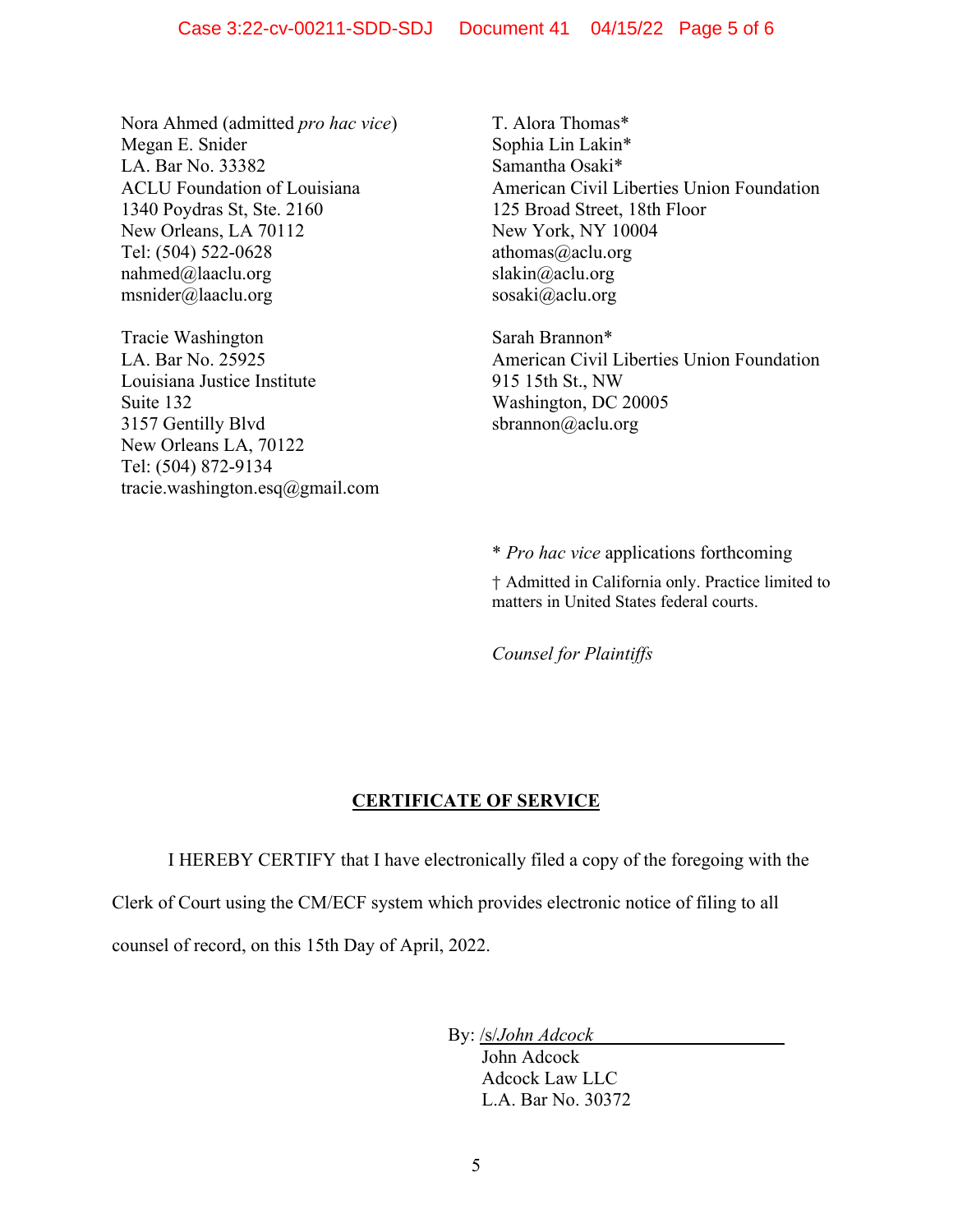3110 Canal Street New Orleans, LA 70119 Tel: (504) 233-3125 Fax: (504) 308-1266 jnadcock@gmail.com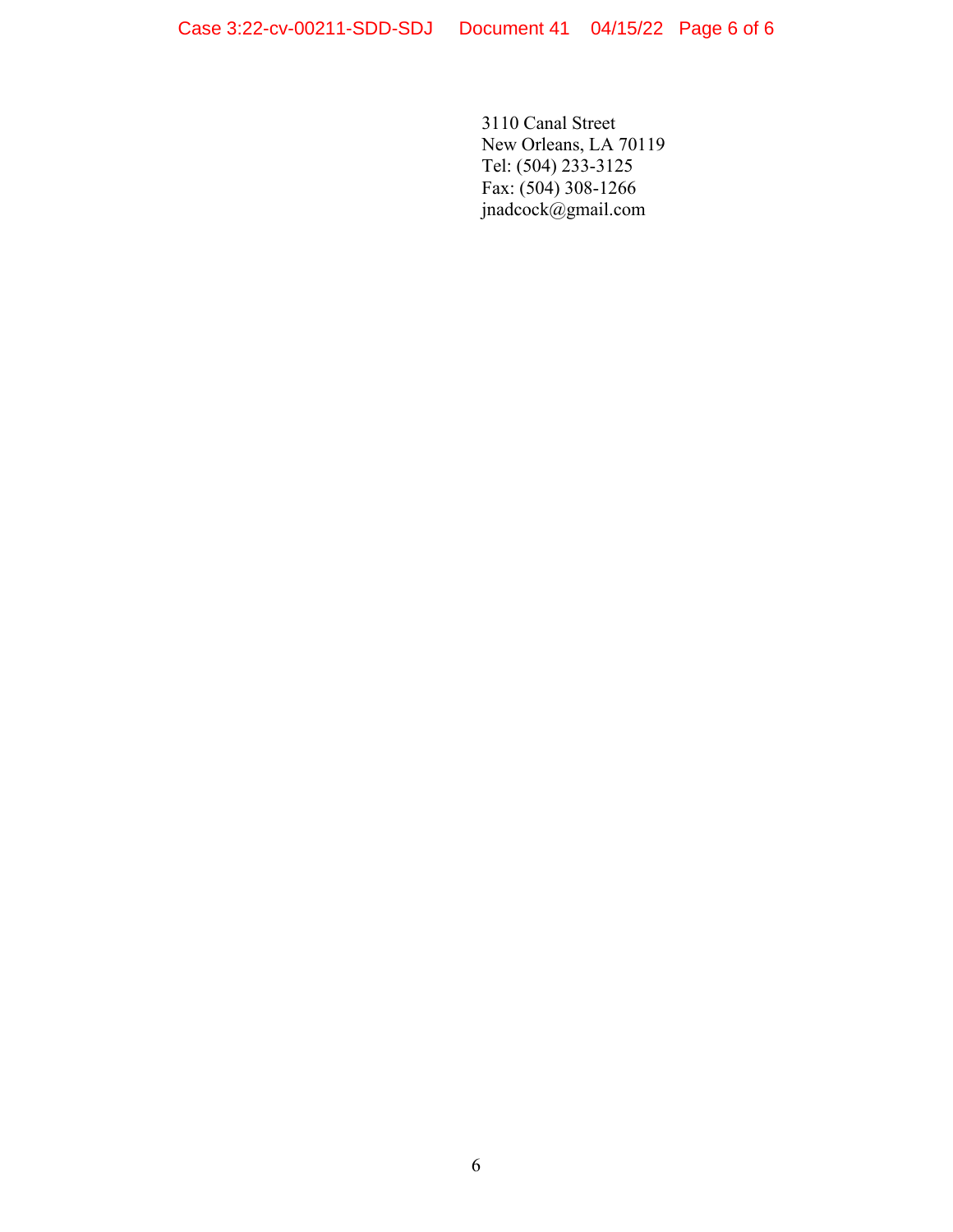## **UNITED STATES DISTRICT COURT MIDDLE DISTRICT OF LOUISIANA**

| PRESS ROBINSON, EDGAR CAGE,<br>DOROTHY NAIRNE, EDWIN RENE<br>SOULE, ALICE WASHINGTON, CLEE<br>EARNEST LOWE, DAVANTE LEWIS,<br>MARTHA DAVIS, AMBROSE SIMS,<br>NATIONAL ASSOCIATION FOR THE<br>ADVANCEMENT OF COLORED PEOPLE<br>("NAACP") LOUISIANA STATE<br>CONFERENCE, AND POWER COALITION<br>FOR EQUITY AND JUSTICE,<br>Plaintiffs, | Civil Action No. $3:22$ -cv-00211-SDD-RLB |
|--------------------------------------------------------------------------------------------------------------------------------------------------------------------------------------------------------------------------------------------------------------------------------------------------------------------------------------|-------------------------------------------|
| V.                                                                                                                                                                                                                                                                                                                                   |                                           |
| KYLE ARDOIN, in his official capacity as<br>Secretary of State for Louisiana.                                                                                                                                                                                                                                                        |                                           |
| Defendant.                                                                                                                                                                                                                                                                                                                           |                                           |
| EDWARD GALMON, SR., CIARA HART,<br>NORRIS HENDERSON, TRAMELLE<br>HOWARD,<br>Plaintiffs,                                                                                                                                                                                                                                              |                                           |
| V.                                                                                                                                                                                                                                                                                                                                   | Civil Action No. $3:22$ -cv-00214-SDD-RLB |
| KYLE ARDOIN, in his official capacity as<br>Secretary of State for Louisiana.                                                                                                                                                                                                                                                        |                                           |
| Defendant.                                                                                                                                                                                                                                                                                                                           |                                           |

## **PLAINTIFFS' MEMORANDUM OF LAW IN SUPPORT OF A PRELIMINARY INJUNCTION**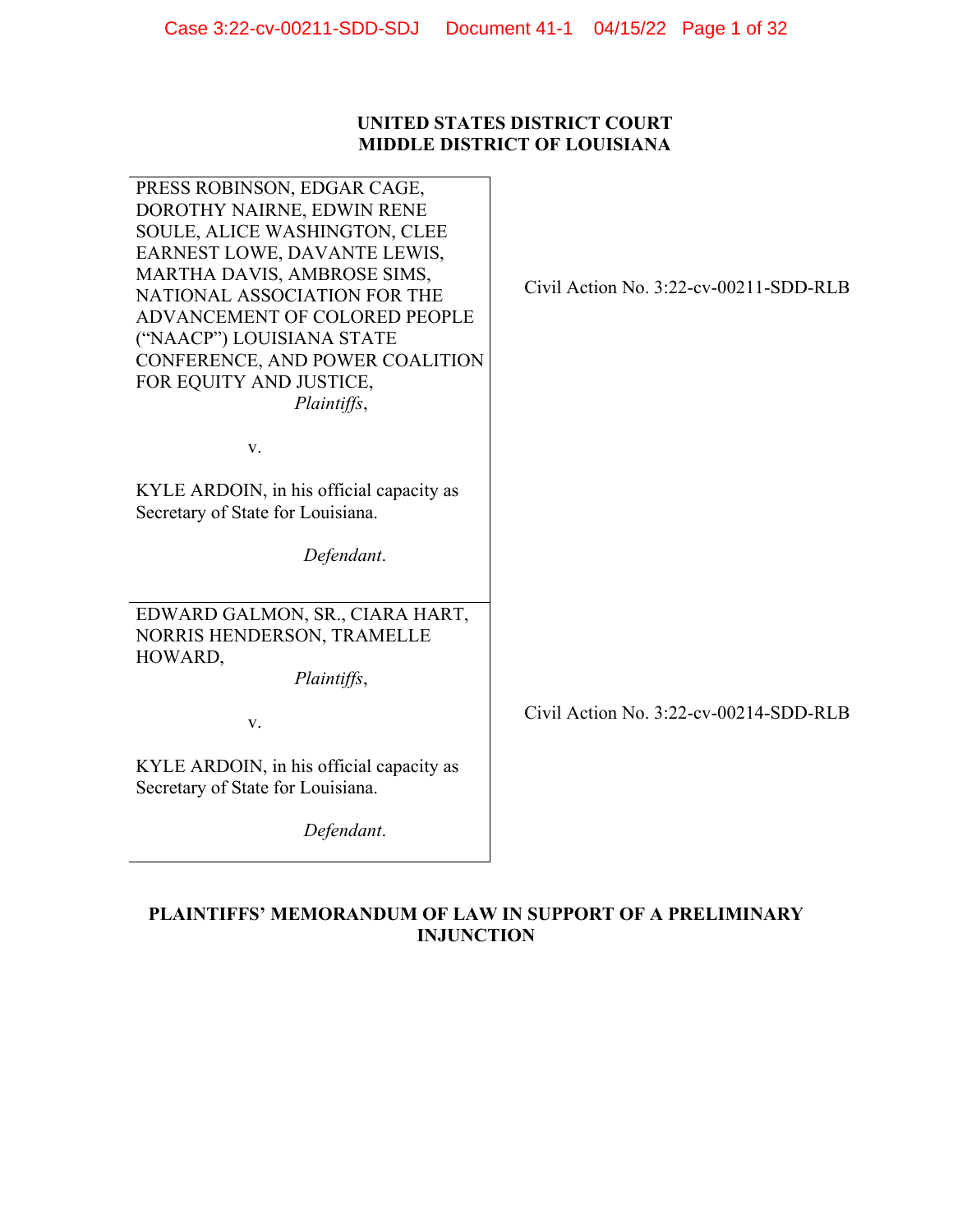## **TABLE OF CONTENTS**

| I.   |           |                | Plaintiffs are substantially likely to prove that the Legislature's congressional                                                                                                                                                                                    |  |
|------|-----------|----------------|----------------------------------------------------------------------------------------------------------------------------------------------------------------------------------------------------------------------------------------------------------------------|--|
|      | A.        |                | Gingles One: An additional, compact, majority-Black district can be                                                                                                                                                                                                  |  |
|      | <b>B.</b> |                | Gingles Two and Three: Black Louisianans are politically cohesive and<br>white Louisianans vote as a bloc to defeat candidates preferred by Black                                                                                                                    |  |
| II.  |           |                | The totality of the circumstances indicates that the Legislature's map denied                                                                                                                                                                                        |  |
|      |           | 1.<br>2.<br>3. | Senate Factor 1: Louisiana has an ongoing history of official,<br>Senate Factor 2: Louisiana voters are highly racially polarized 15<br>Senate Factor 5: Discrimination in Louisiana has produced severe<br>socioeconomic disparities impairing the ability of Black |  |
|      |           | 4.             | Senate Factor 6: Louisiana political campaigns are marked by                                                                                                                                                                                                         |  |
|      |           | 5.             | Senate Factor 7: Black candidates in Louisiana are<br>underrepresented in office and rarely win elections outside                                                                                                                                                    |  |
|      |           | 6.             | Senate Factor 8: Louisiana is not responsive to Black residents  20                                                                                                                                                                                                  |  |
|      |           | 7.             | Senate Factor 9: The justification for the new congressional map is                                                                                                                                                                                                  |  |
| III. |           |                |                                                                                                                                                                                                                                                                      |  |
| IV.  |           |                | The balance of equities and the public interest weigh in favor of an injunction  22                                                                                                                                                                                  |  |
|      |           |                |                                                                                                                                                                                                                                                                      |  |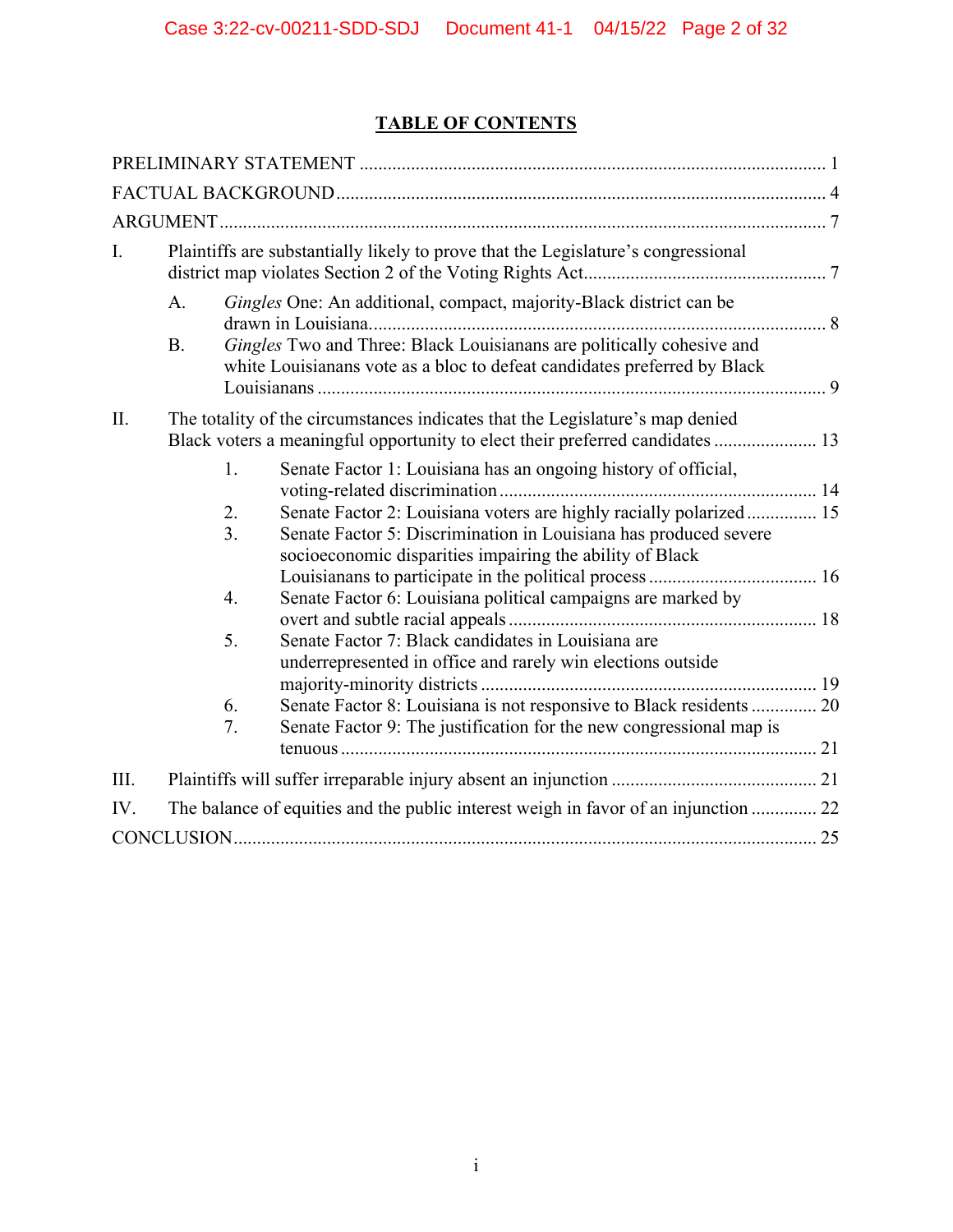## **TABLE OF AUTHORITIES**

| Cases                                                |
|------------------------------------------------------|
| Bossier Parish School Board v. Reno,                 |
| Casarez v. Val Verde Cty.,                           |
| Charles H. Wesley Educ. Found., Inc. v. Cox,         |
| Citizens for a Better Gretna v. City of Gretna, La., |
| Clark v. Calhoun Cnty.,                              |
| Dunn v. Blumstein,                                   |
| Fairley v. Hattiesburg, Miss.,                       |
| Fusilier v. Landry,                                  |
| Giovani Carandola Ltd. v. Bason,                     |
| Harding v. Edwards,                                  |
| Houston v. Lafayette Cnty., Miss.,                   |
| Janvey v. Alguire,                                   |
| Johnson v. De Grandy,                                |
| La. State Conference of NAACP v. Louisiana,          |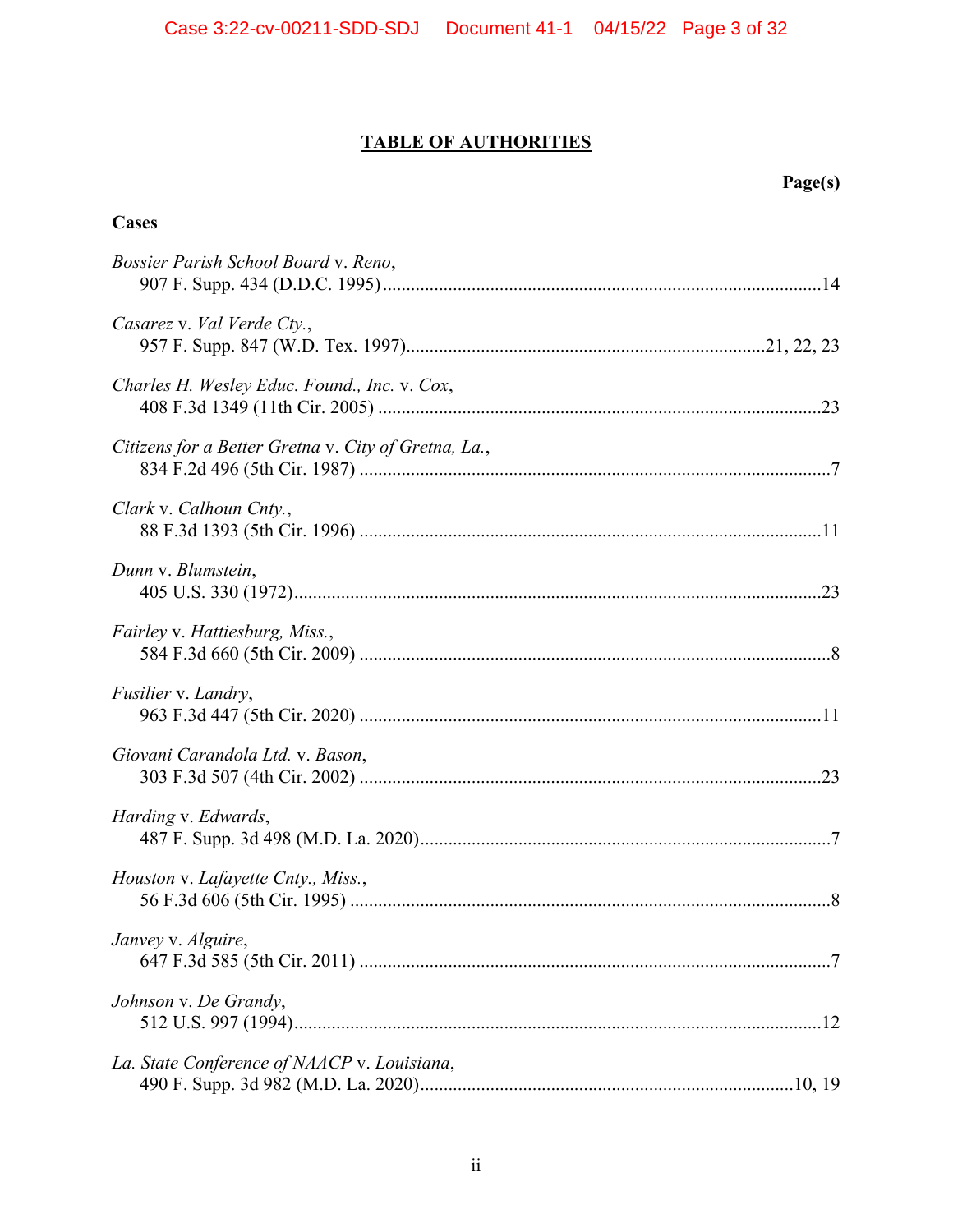| League of United Latin Am. Citizens, Council No. 4434 v. Clements, |  |
|--------------------------------------------------------------------|--|
| League of Women Voters of N.C. v. North Carolina,                  |  |
| LULAC v. Perry,                                                    |  |
| Major v. Treen,                                                    |  |
| Merrill v. Milligan,                                               |  |
| Mi Familia Vota v. Abbott,                                         |  |
| Michigan State A. Philip Randolph Inst. v. Johnson,                |  |
| NAACP v. Fordice,                                                  |  |
| Nken v. Holder,                                                    |  |
| Obama for Am. v. Husted,                                           |  |
| In re Off. of Chief Just., Louisiana Supreme Ct.,                  |  |
| Patino v. City of Pasadena,                                        |  |
| Purcell v. Gonzalez,                                               |  |
| Republican Nat'l Comm. v. Dem. Nat'l Comm.,                        |  |
| Rodriguez v. Bexar Cnty.,                                          |  |
| Self Advocacy Sols. N.D. v. Jaeger,                                |  |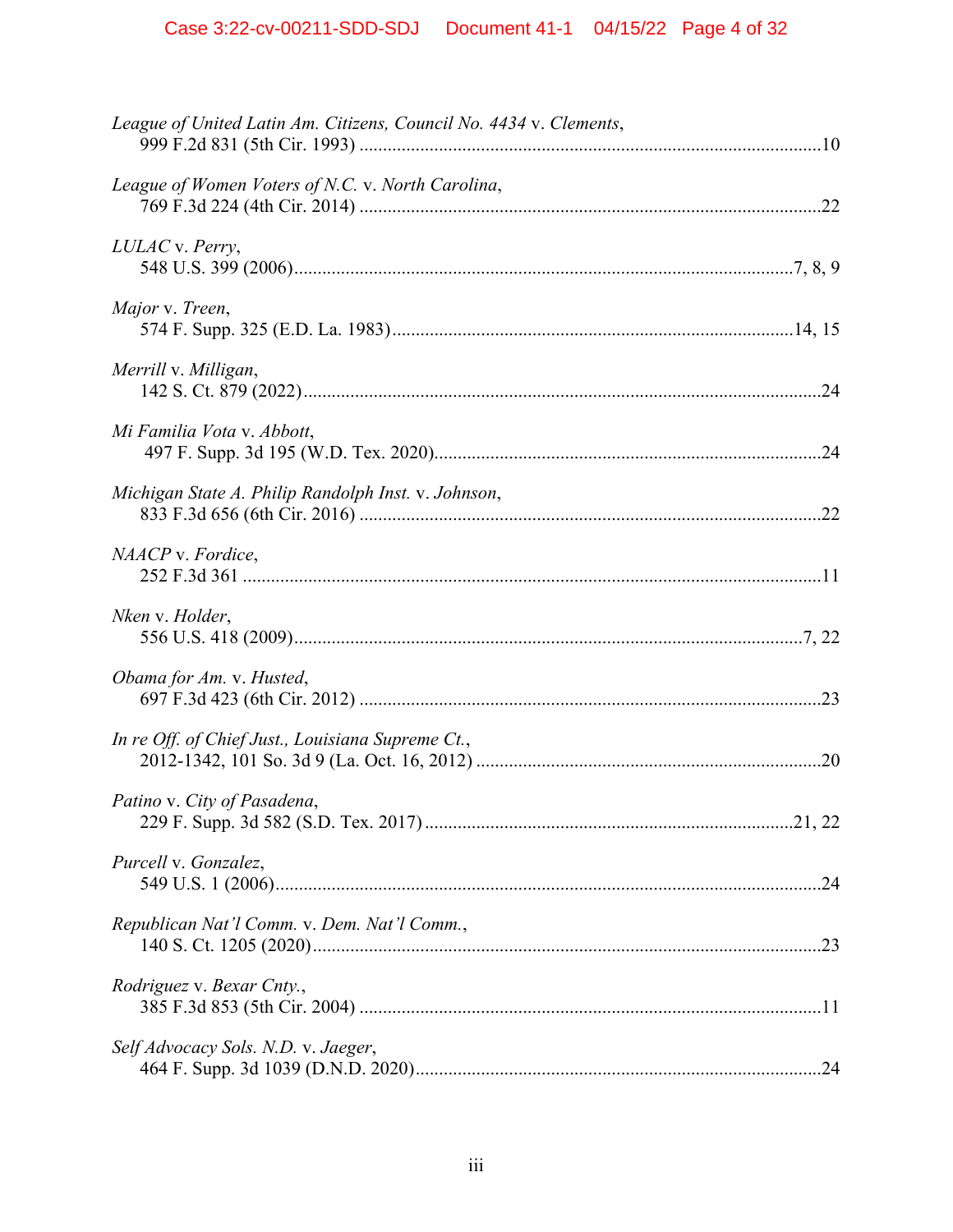# Case 3:22-cv-00211-SDD-SDJ Document 41-1 04/15/22 Page 5 of 32

| Shelby County v. Holder,                             |
|------------------------------------------------------|
| Smith v. Allwright,                                  |
| St. Bernard Citizens For Better Gov't,               |
| Terrebonne Par. Branch NAACP v. Jindal,              |
| Tex. Democratic Party v. Abbott,                     |
| Thornburg v. Gingles,                                |
| Veasey v. Perry,                                     |
| Westwego Citizens for Better Government v. Westwego, |
| Wisconsin Legislature v. Wisconsin Elections Comm'n, |
| <b>Statutes</b>                                      |
|                                                      |
|                                                      |
| <b>Other Authorities</b>                             |
|                                                      |
|                                                      |
|                                                      |
|                                                      |
|                                                      |
|                                                      |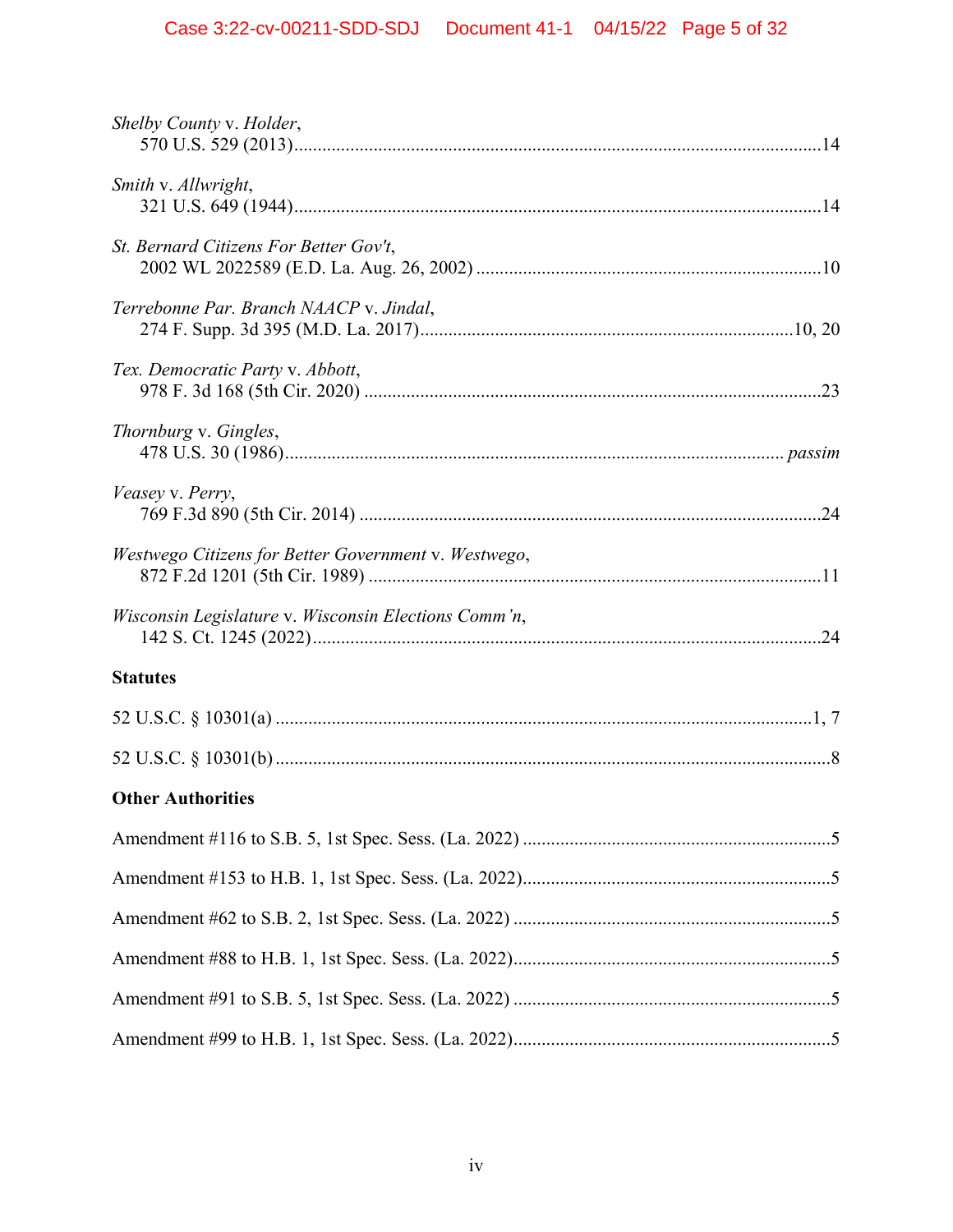| Department of Justice, Section 5 Objection Letters,<br>https://www.justice.gov/crt/section-5-objection-letters (last visited Apr. 14, |
|---------------------------------------------------------------------------------------------------------------------------------------|
|                                                                                                                                       |
|                                                                                                                                       |
|                                                                                                                                       |
|                                                                                                                                       |
|                                                                                                                                       |
|                                                                                                                                       |
|                                                                                                                                       |
|                                                                                                                                       |
|                                                                                                                                       |
|                                                                                                                                       |
|                                                                                                                                       |
|                                                                                                                                       |
|                                                                                                                                       |
|                                                                                                                                       |
|                                                                                                                                       |
|                                                                                                                                       |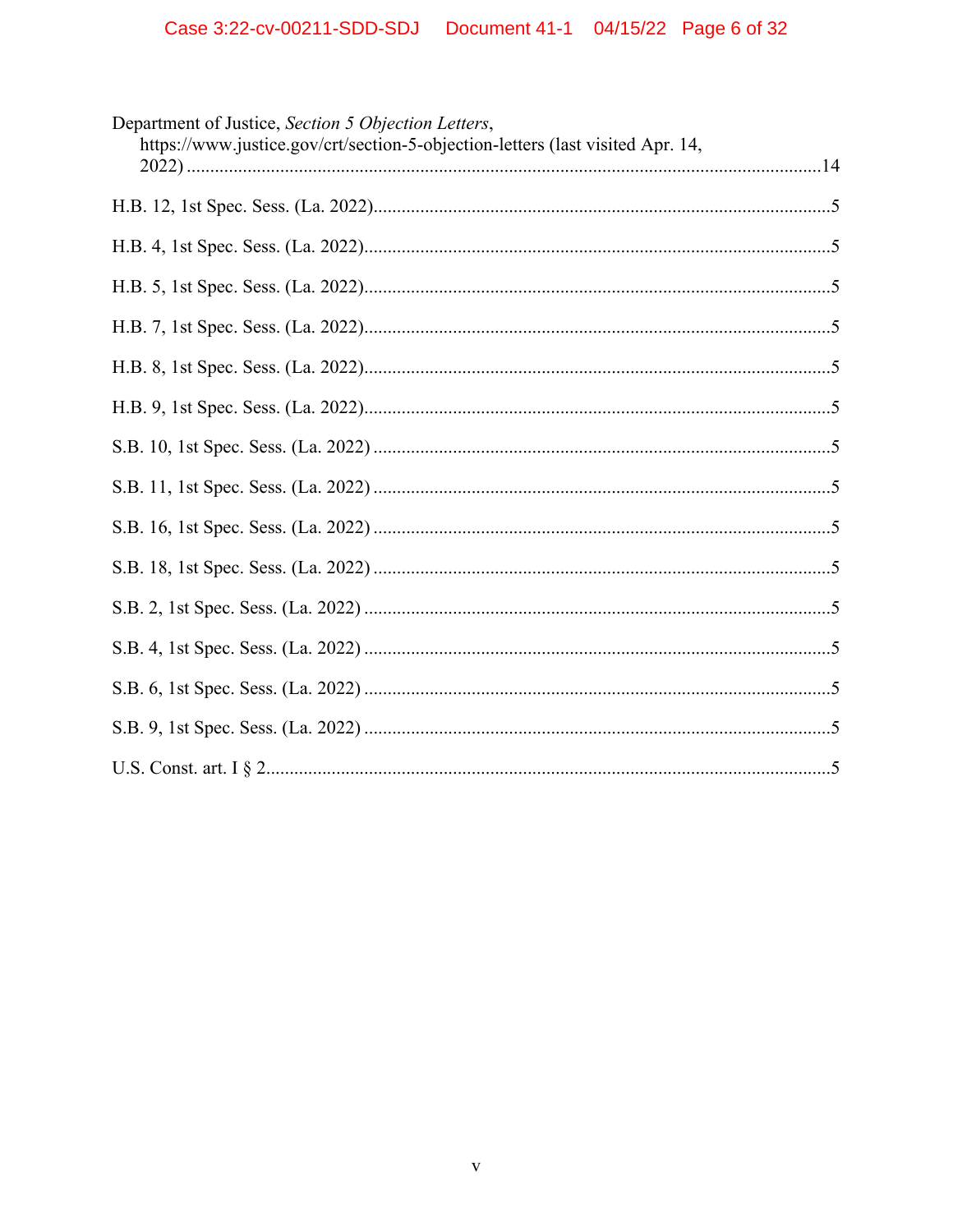#### **PRELIMINARY STATEMENT**

Louisiana's 2022 congressional map, enacted by the Louisiana State Legislature (the "Legislature") over a gubernatorial veto and without the support of a single Black member of either house of the Legislature, is only the latest action by the State that improperly dilutes the power of Louisiana's Black voters and impedes their ability to participate fully and equally in the political process. Throughout the history of the State, Black Louisianans have experienced persecution and discrimination, including at the ballot box. The pernicious effects of slavery, segregation, and more than a century of voting restrictions are evident today in explicit and implicit racial appeals in the electoral process, chronic underrepresentation of Black representatives in elected positions, wide disparities in areas such as education, employment, and health, and a stark pattern of racially polarized voting in election after election.

These facts and more establish that the 2022 congressional map violates Section 2 of the Voting Rights Act of 1965 ("VRA"), 52 U.S.C. § 10301, by depriving Black Louisiana voters of an equal opportunity to elect their candidates of choice to Congress. The VRA was enacted by Congress in 1965 and reenacted in 1982 to protect Black voters from voting practices that discriminate against or prevent Black citizens from exercising their voices equally in the political process. Although Black voters represent nearly one-third of Louisiana's voting age population, the 2022 congressional map dilutes Black voting strength by "packing" large numbers of Black voters into a single majority-Black congressional district (Congressional District 2, or CD 2), and "cracking" the State's remaining Black voters among the five remaining districts, all of which are majority white. By failing to adopt a congressional map with two majority-Black districts, the State falls far short of what the VRA requires.

Plaintiffs readily satisfy the requirements for demonstrating that a preliminary injunction is warranted here. To begin with, Plaintiffs are likely to succeed on the merits of the Section 2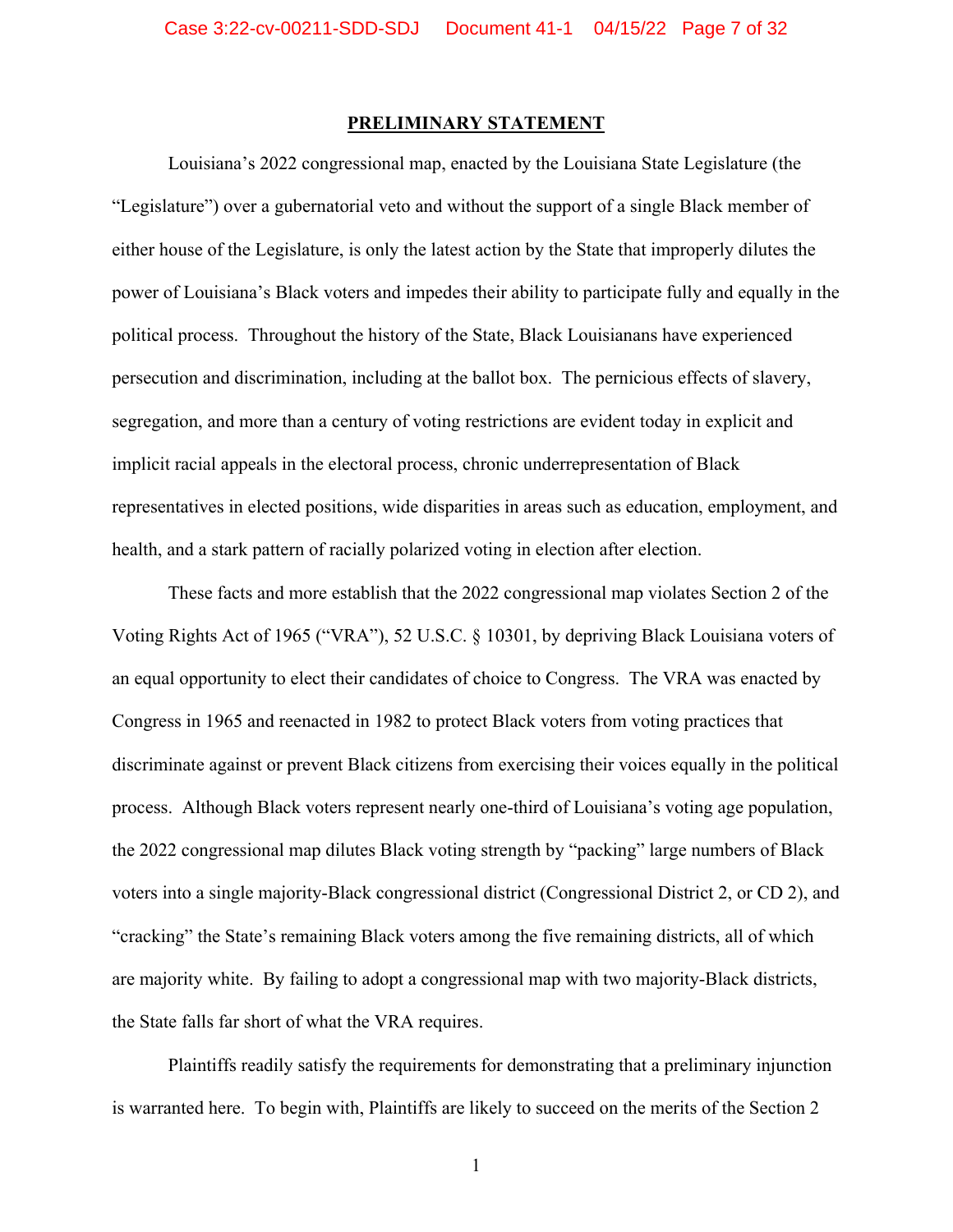claim. The threshold factors identified by the Supreme Court in *Thornburg* v. *Gingles*, 478 U.S. 30 (1986) for establishing a VRA violation in the context of redistricting have been met. As shown in the accompanying expert report of Anthony Fairfax, Black voters represent a sufficiently large and geographically compact group such that creation of a congressional map with two majority-Black congressional districts and conforming to traditional districting criteria is entirely feasible. The illustrative plan prepared by Mr. Fairfax (the "Illustrative Plan") not only includes two majority-Black districts, but scores better than or as well as the Legislature's map by every traditional redistricting metric. *See* Ex.  $1<sup>1</sup>$  And, as shown in the accompanying expert report of Dr. Lisa Handley, the remaining *Gingles* factors are also readily satisfied: Black voters in Louisiana are politically cohesive, and Louisiana's white majority votes sufficiently as a bloc to enable it usually to defeat the candidate preferred by Black voters. *See* Ex. 2. Finally, Plaintiffs easily satisfy their burden on the totality of the circumstances, including the stark underrepresentation of Black elected officials at all levels of State government; large gaps in educational attainment, unemployment, and other socioeconomic indicators between Black and white Louisianians; political campaigns marked by explicit and coded racial appeals; and the tenuous nature of the Legislature's proffered justifications for refusing to adopt a map with two majority-Black districts. The 2022 congressional map impairs the ability of Black voters to elect their candidates of choice, as shown in the accompanying expert reports of R. Blakeslee Gilpin and Dr. Traci Burch. *See* Exs. 3 & 4.

<sup>1</sup> Citations to "Ex." Refer to Exhibits to the Declaration of John Adcock.

Ex. 1 refers to the expert report of Anthony Fairfax; Ex. 2 refers to the expert report of Dr. Lisa Handley; Ex. 3 refers to the expert report of Dr. R. Blakeslee Gilpin; and Ex. 4 refers to the expert report of Dr. Traci Burch.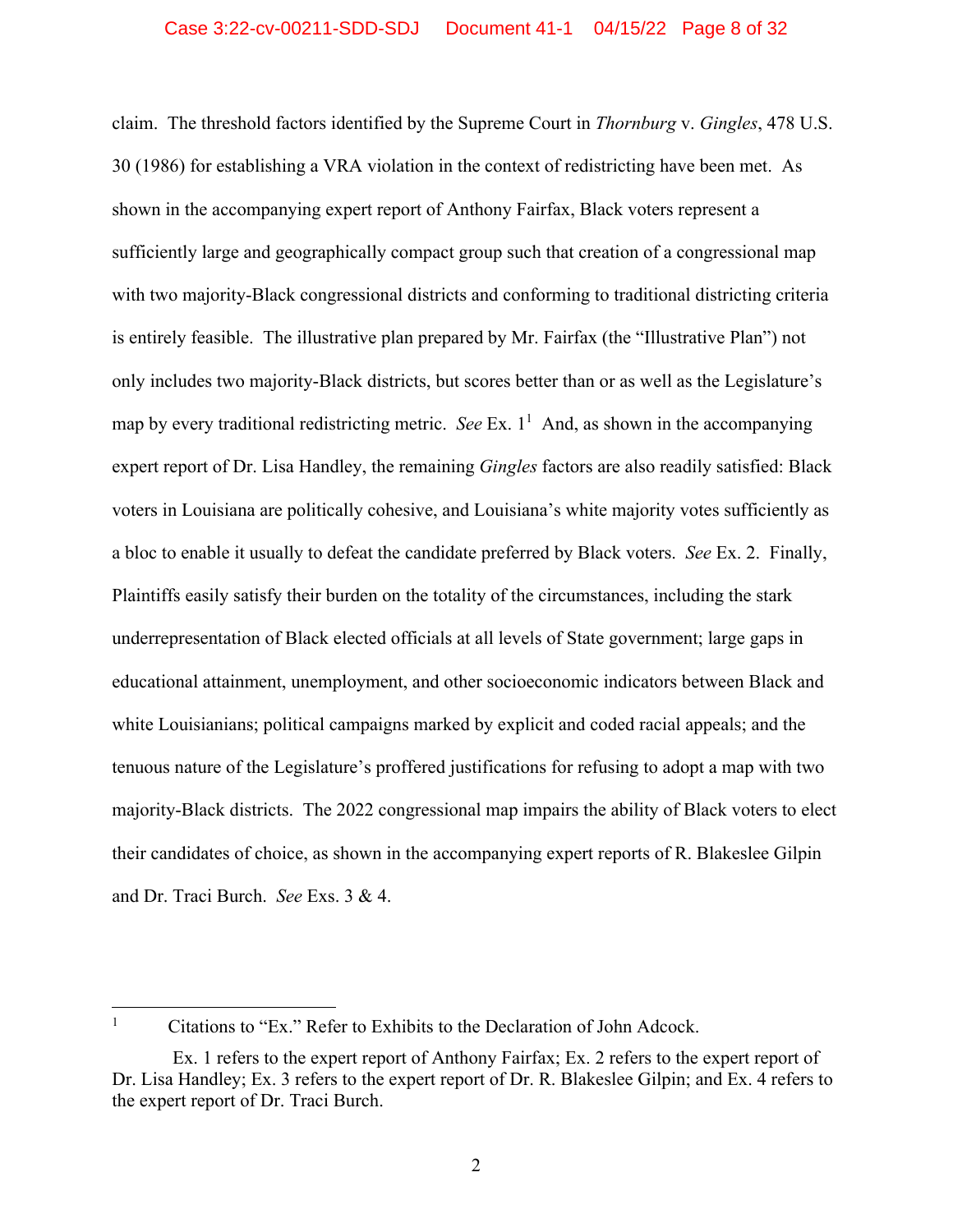#### Case 3:22-cv-00211-SDD-SDJ Document 41-1 04/15/22 Page 9 of 32

The remaining preliminary injunction factors also weigh strongly in favor of granting Plaintiffs' motion. As a matter of law, Plaintiffs will suffer irreparable injury if forced to vote pursuant to maps that improperly dilute their vote in violation of the VRA. Likewise, the balance of equities and the public interest strongly favor granting an injunction. Plaintiffs' rights are protected and the public interest is advanced by the implementation of a congressional map that complies with federal law. Any burden of an injunction upon Defendant is minimal, particularly in view of the fact that Election Day is still more than six months away. Moreover, any burden on the State from an injunction results not from any action by Plaintiffs or the Court, but from the decision by the Legislature to enact a map with only a single majority-Black district despite compelling evidence in the legislative record that a congressional map with two majority-Black districts is both feasible and required by the VRA.

Timely intervention by this Court is needed to implement a congressional district map that satisfies the requirements of Section 2 of the VRA if the legislature fails to act, and to do so sufficiently in advance of the coming election. The period for candidates to declare their candidacies, between July 20 and 22, 2022, is only a few short months away.<sup>2</sup> Voters—and the organizations that work to educate and engage them—will likewise need time to learn the candidates' positions in order to participate effectively in the political process.

Plaintiffs seek by this motion to protect the fundamental right of Plaintiffs and Louisiana's Black voters to vote on an equal basis and to cast undiluted ballots this year for the congressional candidates of their choice. This Court possesses ample authority to grant the relief that Plaintiffs seek and that Louisianans deserve. Plaintiffs respectfully move for a preliminary

<sup>2</sup> The dates of the candidate qualifying period and other election deadlines can be found on the Secretary's website. Ex. 16.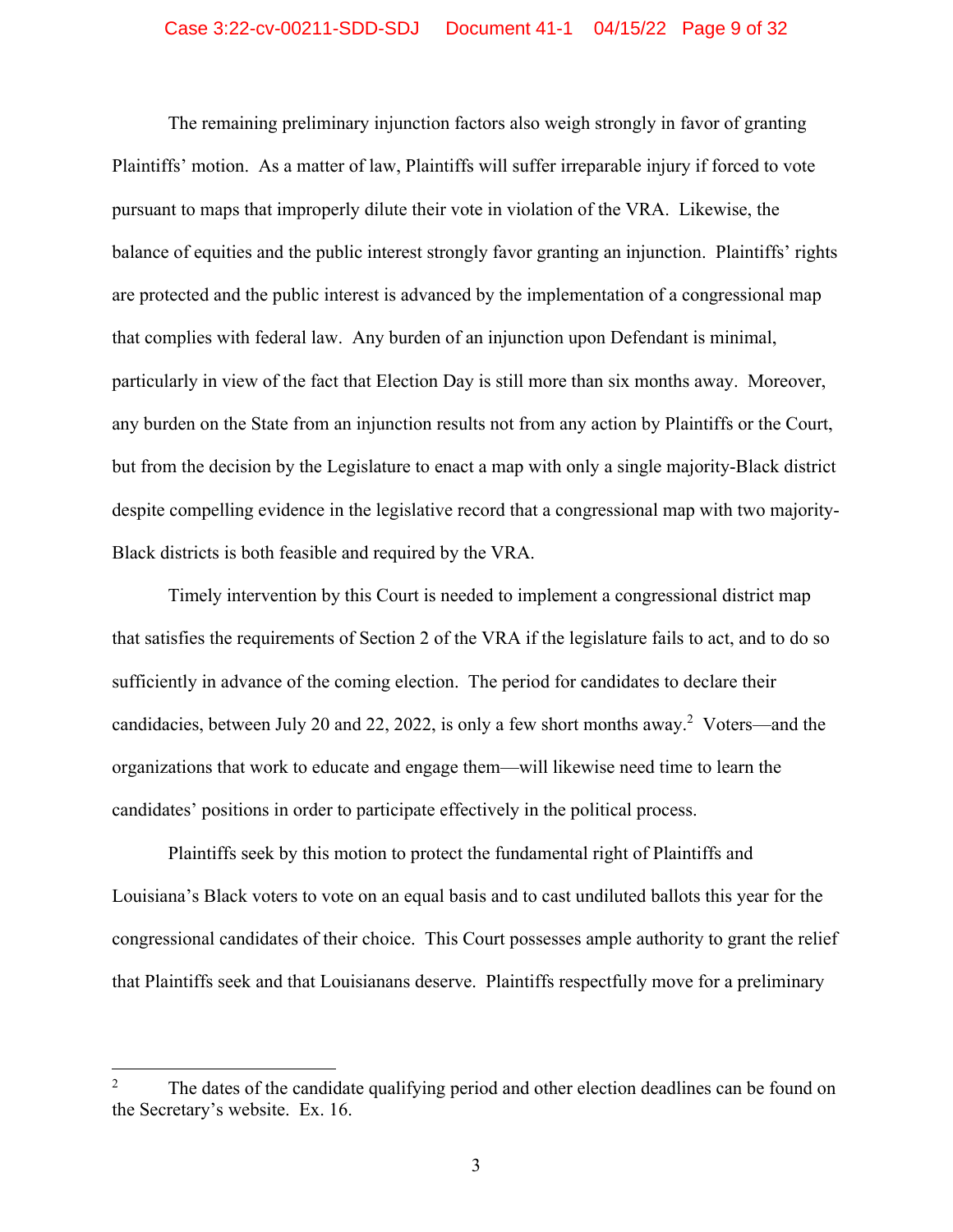#### Case 3:22-cv-00211-SDD-SDJ Document 41-1 04/15/22 Page 10 of 32

injunction to prevent Defendant from conducting the 2022 congressional elections under the enacted district maps, to set a deadline of June 6, 2022 for the Legislature to enact a compliant map and, if the Legislature fails to do so, order that the November 2022 election be conducted under the Illustrative Plan. *See* Ex. 1.

This proposed remedial schedule allows the legislature ample time to have the first opportunity to implement a remedial map. The legislature is currently in session, and the date for final adjournment of that session is June 6, 2022, at 6:00 pm. Bills concerning congressional redistricting have already been introduced in both chambers of the Legislature, including at least three bills that would address the violation of the Voting Rights Act outlined below, any of which could serve as a vehicle for the adoption of a remedial map. If the legislature fails to act in this time frame, Plaintiffs' Illustrative Plan, which includes two majority-Black districts and conforms to all of the Legislature's stated redistricting criteria, provides an appropriate interim remedy that can be ordered immediately, providing ample time for the Defendant implement an interim plan and to administer the 2022 Congressional Election without disruption.

#### **FACTUAL BACKGROUND**

The 2020 U.S. Decennial Census of Population and Housing confirmed that Louisiana is home to the second highest percentage of Black citizens in the country. Black Louisianans represent approximately 31.2% of the State's voting age population, and non-whites collectively represent nearly 40%. Ex. 1 at 16. Yet only one of the six congressional districts, representing little over 16% of the Louisiana's congressional delegations, has a majority-minority population. Ex. 2 at 9–10. In the 2020 census, the total number of Black Louisianans of voting age increased by 7.2%. Ex. 1 at 16, Table 2. Louisiana's population growth over the last decade was driven entirely by growth in minority populations, while the State's white population decreased by 5.1%. Ex. 1 at 15, Table 1. Louisiana's white population is dramatically overrepresented in the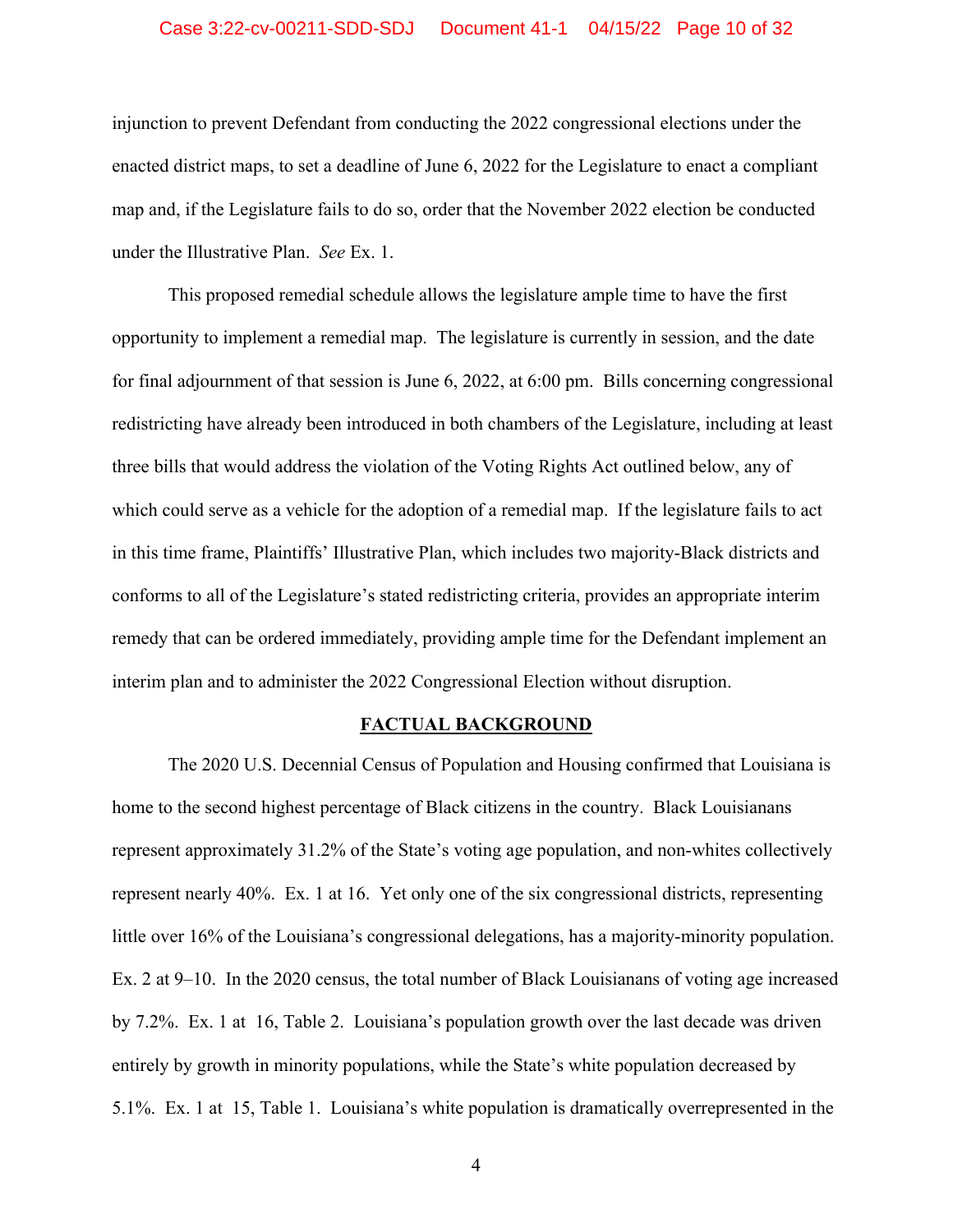#### Case 3:22-cv-00211-SDD-SDJ Document 41-1 04/15/22 Page 11 of 32

2022 congressional map: only 58% of Louisiana's voting age population is non-Hispanic white, but non-Hispanic whites are a substantial majority in five of the State's six congressional districts—over 83%. Ex. 1 at 16, Table 2.

The Legislature must redraw congressional district boundaries after each decennial census. U.S. Const. art.  $I \$  2. Pursuant to Joint Rule 21 of the Legislature, each redistricting plan submitted for consideration by the Legislature in the current redistricting cycle must comply with state and federal law, including Section 2 of the VRA. Ex. 17.

On February 18, 2022, the Legislature passed both H.B. 1 and S.B. 5—bills that contained identical district configurations, including only a single majority-Black district. Comp. ¶ 82. In public meetings and throughout the Special Legislative Session leading to the adoption of the 2022 congressional map, members of the public—including Plaintiffs—told the Legislature that such a congressional map with only a single majority-Black district would violate the VRA. *See, e.g.*, Ex. 22. The Legislature was provided multiple potential alternative maps that featured two majority-Black districts while respecting traditional districting principles (such as contiguity, compactness, and respect for political subdivisions) at least as well as—if not better than—H.B. 1 and S.B.  $5^3$ 

On March 9, Governor Edwards vetoed both H.B. 1 and S.B. 5, stating in his veto letters a "firm belief" that the map "violates Section 2 of the Voting Rights Act." *See, e.g.*, Ex. 21.

<sup>3</sup> *See, e.g.*, H.B. 4, 1st Spec. Sess. (La. 2022); H.B. 5, 1st Spec. Sess. (La. 2022); H.B. 7, 1st Spec. Sess. (La. 2022); H.B. 8, 1st Spec. Sess. (La. 2022); H.B. 9, 1st Spec. Sess. (La. 2022); H.B. 12, 1st Spec. Sess. (La. 2022); S.B. 2, 1st Spec. Sess. (La. 2022); S.B. 4, 1st Spec. Sess. (La. 2022); S.B. 6, 1st Spec. Sess. (La. 2022); S.B. 9, 1st Spec. Sess. (La. 2022); S.B. 10, 1st Spec. Sess. (La. 2022); S.B. 11, 1st Spec. Sess. (La. 2022); S.B. 16, 1st Spec. Sess. (La. 2022); S.B. 18, 1st Spec. Sess. (La. 2022); Amendment #88 to H.B. 1, 1st Spec. Sess. (La. 2022); Amendment #99 to H.B. 1, 1st Spec. Sess. (La. 2022); Amendment #153 to H.B. 1, 1st Spec. Sess. (La. 2022); Amendment #62 to S.B. 2, 1st Spec. Sess. (La. 2022); Amendment #116 to S.B. 5, 1st Spec. Sess. (La. 2022); Amendment #91 to S.B. 5, 1st Spec. Sess. (La. 2022).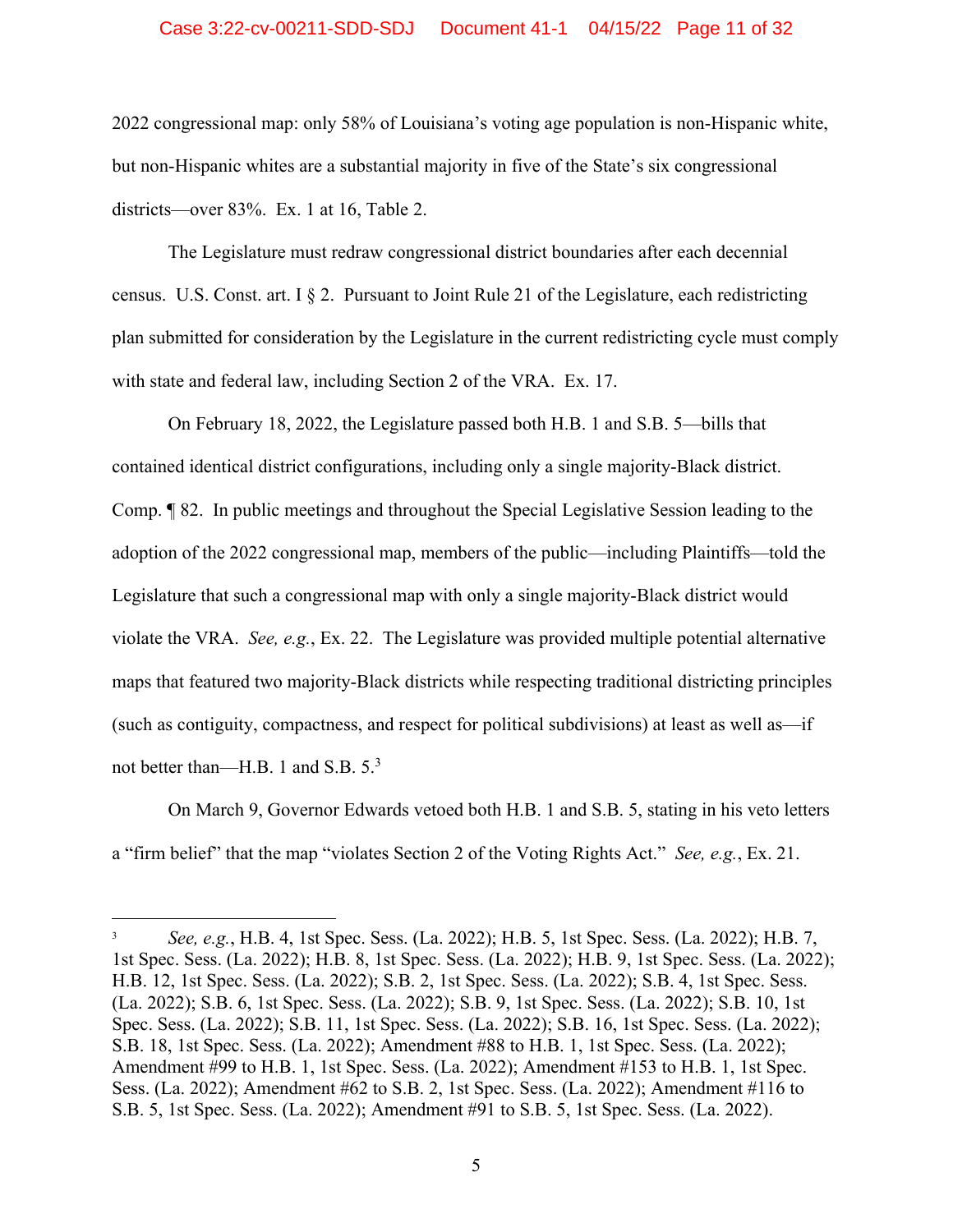#### Case 3:22-cv-00211-SDD-SDJ Document 41-1 04/15/22 Page 12 of 32

Governor Edwards's veto letter explained that in failing to enact a congressional map that complies with the Voting Rights Act, the Legislature "disregarded the shifting demographics of the state," particularly the increase in the Black voting age population since the 2010 census. *Id.*  The 2022 Regular Legislative Session convened on March 14, 2022. On March 29, the Legislature entered into a veto session and each house voted to override the Governor's veto the first successful veto override in over a quarter century. Every Black legislator voted against the override.

The 2022 congressional map artificially limits Black voters' influence by "packing" them into CD 2 and "cracking" them among the State's five remaining districts. These district lines, coupled with high levels of racially polarized voting (as federal courts have repeatedly recognized), greatly dilute the ability of the State's Black voters to elect their candidates of choice. State voters have elected only four Black members of Congress since Reconstruction. Ex. 4 at 25. Louisiana has not had a Black Governor or Lieutenant Governor since Reconstruction. It has not had a Black U.S. Senator, Secretary of State, or Attorney General since joining the Union in 1812. Blacks are persistently underrepresented at every level and in every branch of the State's government.

Plaintiffs are Black citizens and voters in Louisiana, who are denied an equal opportunity to elect candidates of their choice because the Legislature's congressional map dilutes their votes, as well as the NAACP and Power Coalition, organizations working to empower and engage civic and political participation that now must divert resources to combat the discriminatory impacts of the congressional district plan. *See, e.g.*, Ex. 14 ¶¶ 13–14; Ex. 15 ¶¶ 20–23. Time is of the essence. Absent swift relief, the 2022 elections will be held using maps that violate Section 2 of the Voting Rights Act.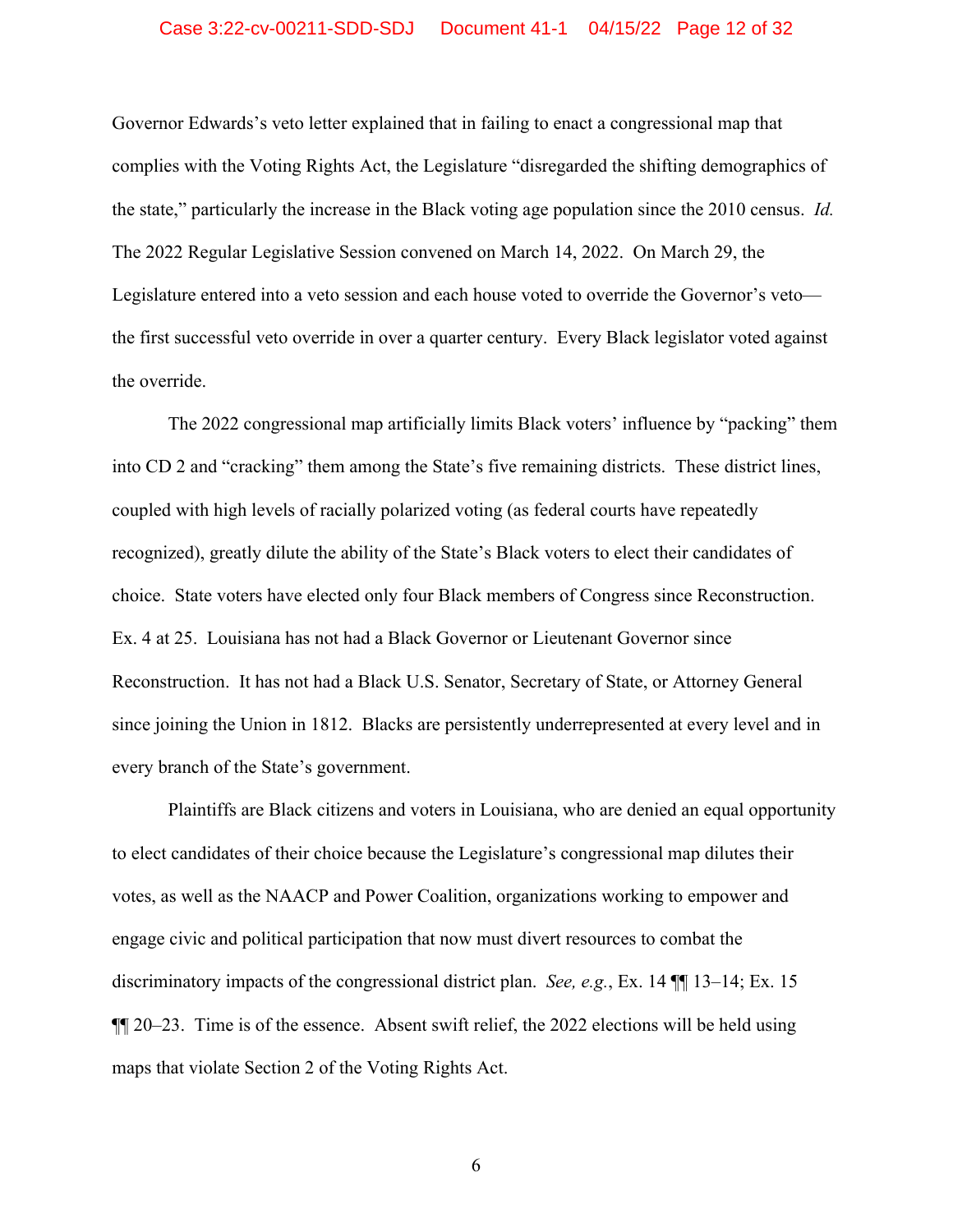#### **ARGUMENT**

In order to prevail on a motion for a preliminary injunction, the movant must prove (1) a substantial likelihood of success on the merits, (2) a substantial threat of irreparable injury if the injunction is not issued, (3) that the threatened injury if the injunction is denied outweighs any harm that will result if the injunction is granted, and (4) that the grant of an injunction will not disserve the public interest. *Harding* v. *Edwards*, 487 F. Supp. 3d 498 (M.D. La. 2020), *appeal dismissed sub nom. Harding* v. *Ardoin*, No. 20-30632, 2021 WL 4843709 (5th Cir. May 17, 2021); *see also Janvey* v. *Alguire*, 647 F.3d 585, 595 (5th Cir. 2011). The balance of the equities and the public interest "merge when the Government is the opposing party." *Nken* v. *Holder*, 556 U.S. 418, 435 (2009). Because all four criteria are met here, the Court should issue an injunction.

## **I. Plaintiffs are substantially likely to prove that the Legislature's congressional district map violates Section 2 of the Voting Rights Act**

Section 2 of the Voting Rights Act prohibits any "standard, practice, or procedure" that "results in a denial or abridgement of the right of any citizen of the United States to vote on account of race or color." 52 U.S.C. § 10301(a). To prove a violation of Section 2 of the VRA in the redistricting context, Plaintiffs must satisfy the three preconditions the Supreme Court set out in *Thornburg* v. *Gingles,* 478 U.S. 30 (1986): (1) Black voters are "sufficiently large and geographically compact to constitute a majority in a single-member district"; (2) Black voters are "politically cohesive"; and (3) the white majority "votes sufficiently as a bloc to enable it ... usually to defeat the minority's preferred candidate." *Id.* at 50–51; *see also LULAC* v. *Perry*, 548 U.S. 399, 425 (2006); *Citizens for a Better Gretna* v. *City of Gretna, La.*, 834 F.2d 496, 497 (5th Cir. 1987). Once all *Gingles* preconditions are met, the Court must examine "the totality of circumstances"—including the nine factors identified in the Senate report that accompanied the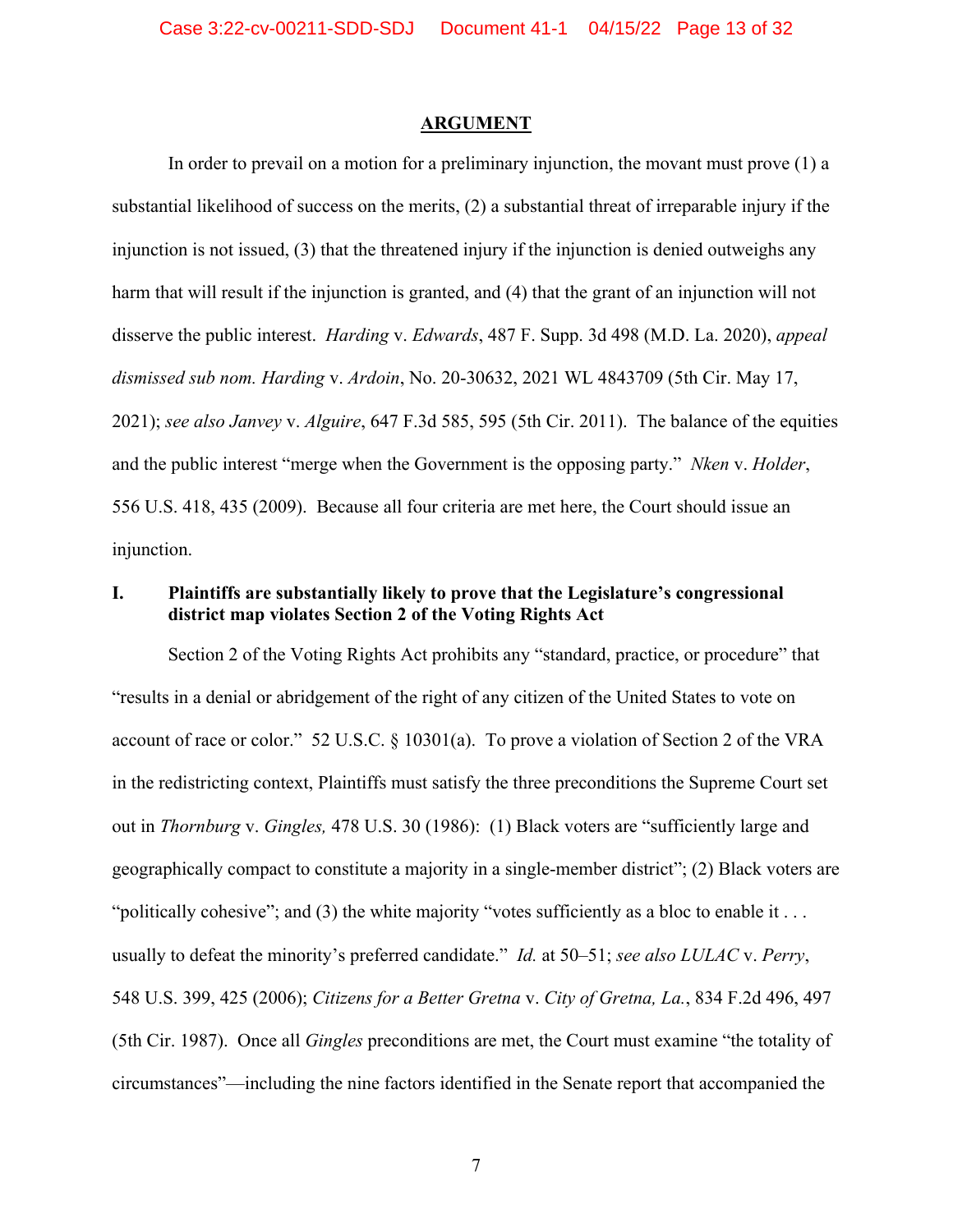1982 amendments to the Voting Rights Act—to determine whether "the political processes leading to nomination or election in the State or political subdivision are not equally open to participation" by members of the minority group. 52 U.S.C. § 10301(b); *see also Gingles*, 478 U.S. at 43–44.

## **A.** *Gingles* **One: An additional, compact, majority-Black district can be drawn in Louisiana.**

The Illustrative Plan presented by Plaintiffs' expert, Anthony Fairfax, demonstrates that Louisiana's Black population is sufficiently numerous and geographically compact to comprise a majority of the voting age population in two districts in the State's six-district congressional plan. Mr. Fairfax's Illustrative Plan performs as well as or better than the enacted congressional plan on every measure of customary redistricting principles, as well as the state's own redistricting guidelines as set out by the Louisiana legislature in Joint Rule 21. Ex. 17.

To establish the first *Gingles* precondition ("*Gingles* I") here, Plaintiffs must demonstrate that the Black voting age population is sufficiently numerous and geographically compact to form a second majority-Black congressional district in a six-district plan. Satisfying the first part of *Gingles* I, compactness, normally requires submitting as evidence hypothetical redistricting schemes in the form of illustrative plans. *See, e.g.*, *Fairley* v. *Hattiesburg, Miss.*, 584 F.3d 660, 669 (5th Cir. 2009). In assessing these plans, the issue is not whether plaintiffs' plan is "oddly shaped, but whether the proposal demonstrate[s] that a geographically compact district could be drawn." *Houston* v. *Lafayette Cnty., Miss.*, 56 F.3d 606, 611 (5th Cir. 1995) (emphasis omitted).

Compactness also requires accounting for "traditional districting principles such as maintaining communities of interest and traditional boundaries." *LULAC*, 548 U.S. at 433 (a compactness "inquiry should take into account traditional districting principles such as maintaining communities of interest and traditional boundaries" because "[t]he recognition of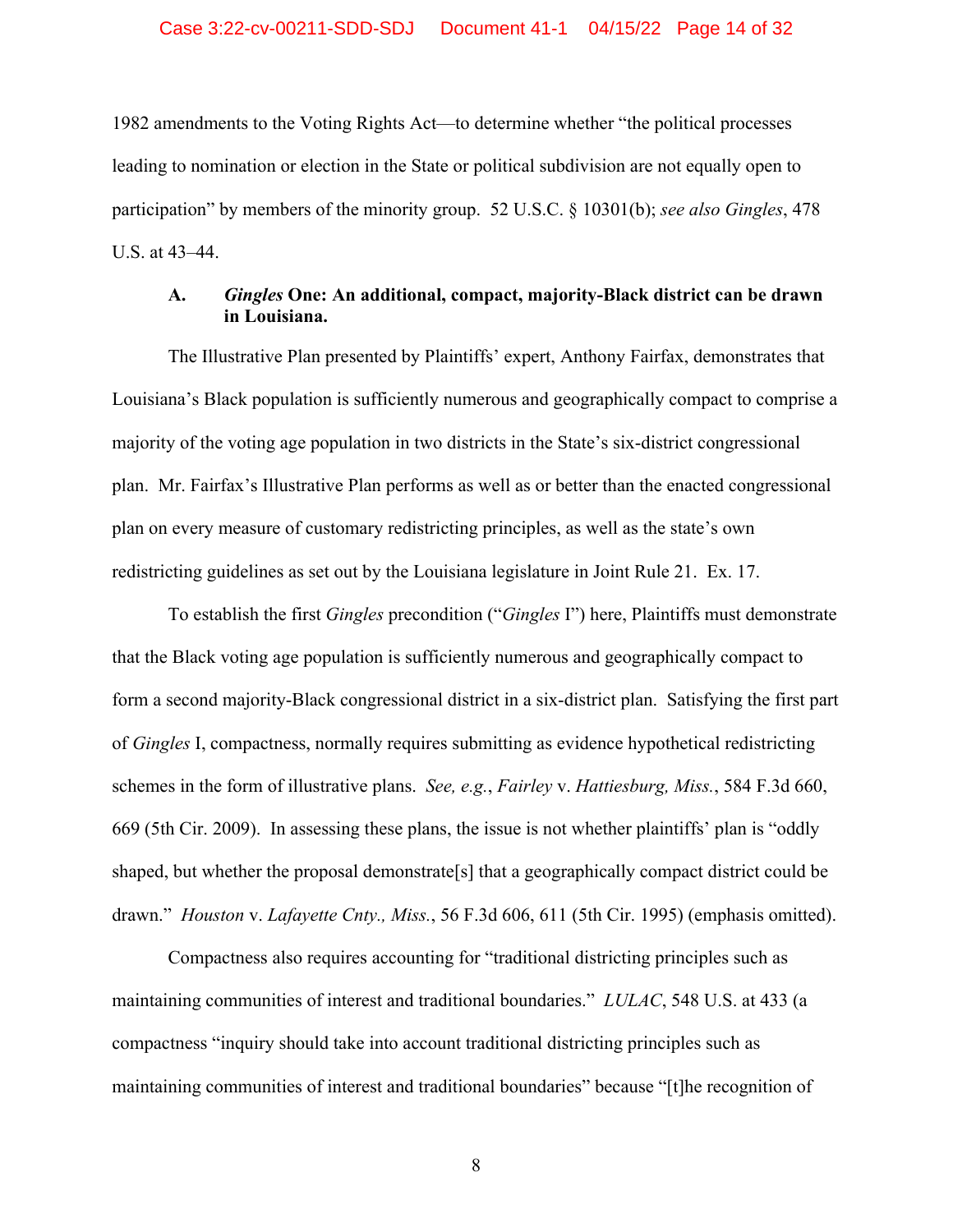#### Case 3:22-cv-00211-SDD-SDJ Document 41-1 04/15/22 Page 15 of 32

nonracial communities of interest reflects the principle that a State may not assume from a group of voters' race that they think alike, share the same political interests, and will prefer the same candidates at the polls") (quoting *Abrams* v. *Johnson*, 521 U.S. 74, 92 (1997)).

Mr. Fairfax's Illustrative Plan readily satisfies *Gingles* I. It is more compact than H.B. 1 and S.B. 5 by objective measures, adheres as well as or better than H.B. 1 and S.B. 5 on all traditional redistricting principles, and includes two congressional districts with a Black citizen voting age population of greater than 50%. Ex. 1 at 3–4, 12, 13. Plaintiffs' Illustrative Plan ensures equal population, contiguity, and compactness; minimizes or eliminates political subdivision splits, both of precincts and parishes; preserves communities of interest, including cities, landmarks, and census-designated places, and mitigates cracking of the Black population equal to or better than the enacted 2022 congressional map. Ex. 1 at 18–23. For example, legislators like Senator Hewitt emphasized that the 2022 congressional map kept censusdesignated places like the Fort Polk military base intact and "in connection with their surrounding communities." Senator Hewitt, Feb. 3 Senate and Governmental Affairs Testimony. The Illustrative Plan also preserves census-designated places, including the Fort Polk military base. Ex. 1 at 21–22. Mr. Fairfax's analysis underscores that the state could have achieved all of its stated redistricting objectives without diluting Black voting power.

### **B.** *Gingles* **Two and Three: Black Louisianans are politically cohesive and white Louisianans vote as a bloc to defeat candidates preferred by Black Louisianans**

*Gingles* precondition II requires that Black voters in Louisiana are "politically cohesive," and precondition III requires that the white majority "votes sufficiently as a bloc to enable it usually to defeat the minority's preferred candidate." *LULAC*, 548 U.S. at 425 (citation omitted). Plaintiffs, therefore, must prove (II) voting in Louisiana is highly polarized along racial lines and (III) under the enacted congressional map racially polarized voting ("RPV") will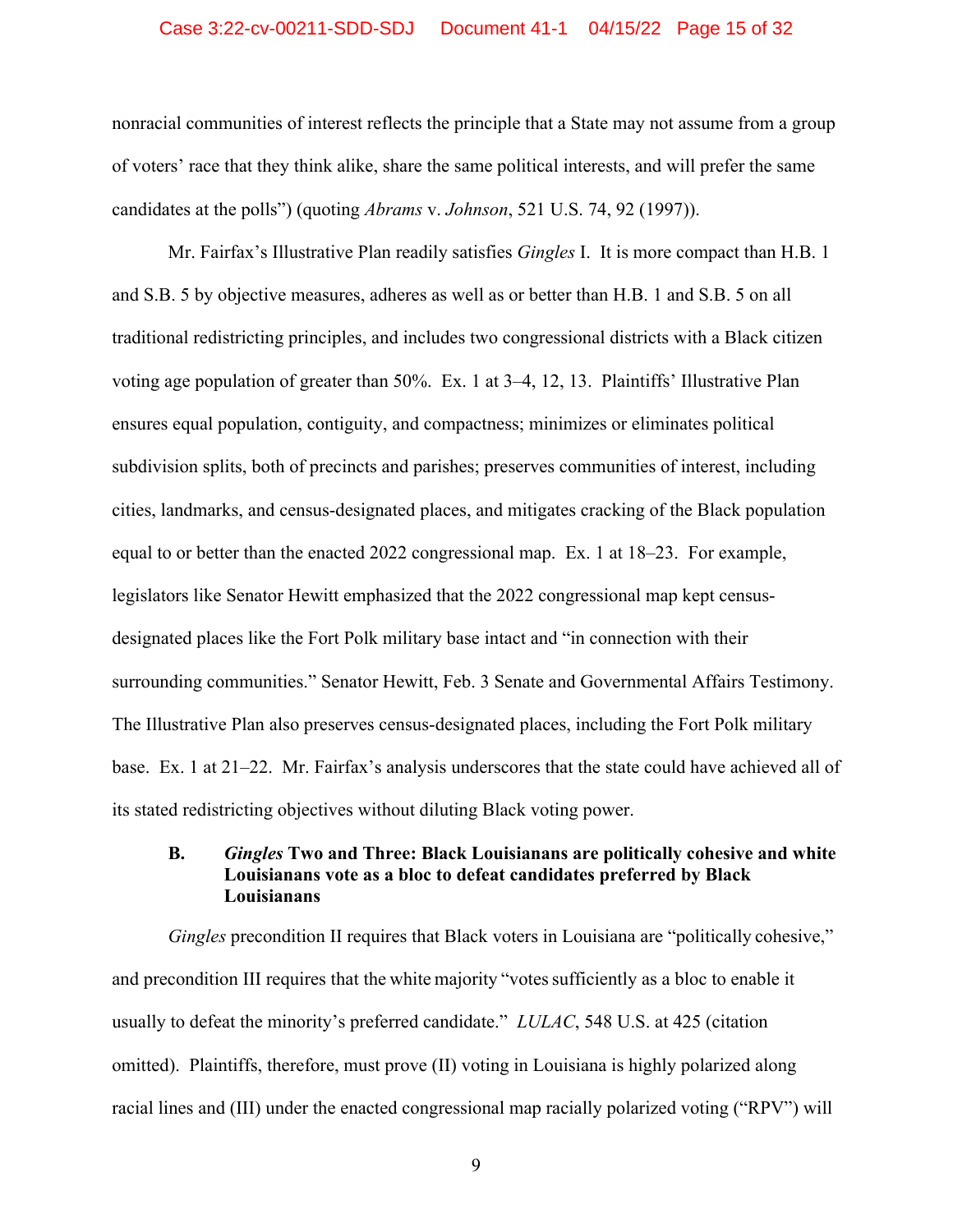#### Case 3:22-cv-00211-SDD-SDJ Document 41-1 04/15/22 Page 16 of 32

result in the defeat of Black Louisianans' preferred candidates in majority-white districts. *Gingles*, 478 U.S. 56–63.

As shown in the accompanying expert report of Dr. Handley, these preconditions are met here. Ex. 2 at 1. Dr. Handley's analysis is in accord with the consistent finding by federal courts that voting in Louisiana is racially polarized. *See, e.g.*, *Terrebonne Par. Branch NAACP* v. *Jindal*, 274 F. Supp. 3d 395, 433–37 (M.D. La. 2017), *rev'd on other grounds*, *Fusilier* v. *Landry*, 963 F.3d 447 (5th Cir. 2020) (finding RPV in judicial elections in Terrebonne Parish); *St. Bernard Citizens For Better Gov't*, 2002 WL 2022589, at \*6–7 (E.D. La. Aug. 26, 2002) (finding RPV in statewide gubernatorial and local parish elections); *La. State Conference of NAACP* v. *Louisiana*, 490 F. Supp. 3d 982, 1019 (M.D. La. 2020) (holding that plaintiff had standing to challenge Louisiana's Supreme Court district map on the basis, in part, of allegations of polarized voting).

It is beyond dispute that Black voters in Louisiana have voted as a cohesive bloc. Dr. Handley used the standard statistical tool of ecological inference to review 15 biracial exogenous statewide elections from 2015 to 2020. Ex. 2 at 7. These 15 contests consist of recent statewide elections that include Black candidates, *id.*, which are considered the most probative evidence of RPV. *See League of United Latin Am. Citizens, Council No. 4434* v. *Clements*, 999 F.2d 831, 864 (5th Cir. 1993) (holding that evidence from "elections between white candidates [is] generally less probative in examining the success of minority-preferred candidates . . . [than] elections involving black or Hispanic candidates"). In these 15 elections, voting was highly racially polarized. *Id.* at 7. The average percentage of Black voter support for the Black-preferred candidate was 83.8%, even when some contests had multiple candidates. *Id.*; *see Gingles*, 478 U.S. at 68 ("[I]t will frequently be the case that a black candidate is the choice of blacks, while a white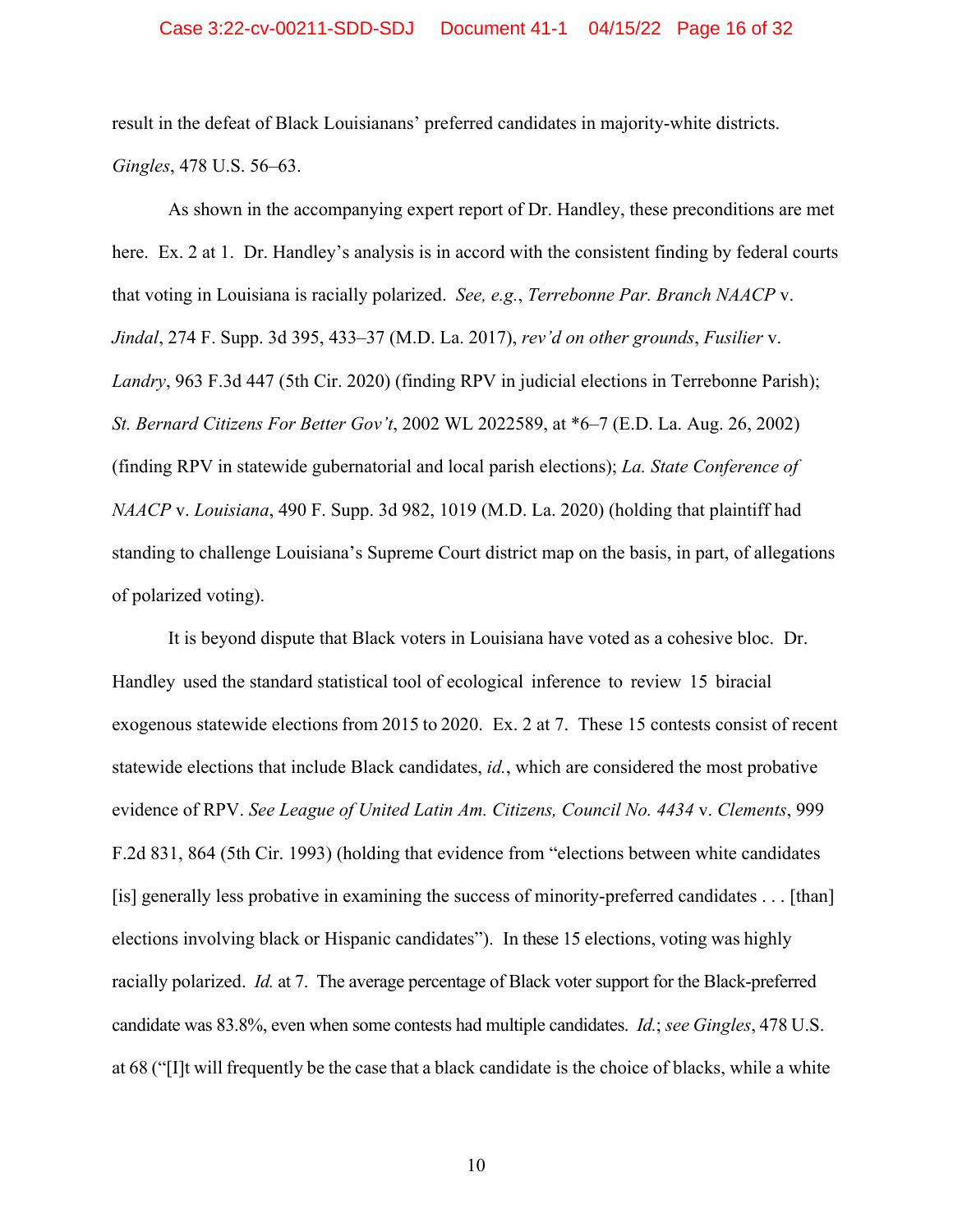#### Case 3:22-cv-00211-SDD-SDJ Document 41-1 04/15/22 Page 17 of 32

candidate is the choice of whites."). Moreover, in contests with just two candidates, the cohesion is stronger, with the support for the preferred Black candidate averaging 93.5%. Ex. 2 at 7.

Dr. Handley's analysis of nine recent *endogenous* congressional elections involving Black candidates shows the same pattern of Black voters voting as a cohesive bloc. *Id.* at 7. Analysis of voting patterns in endogenous elections—ones that involve districts at the same level of government at issue in the litigation—is important. *See Clark* v. *Calhoun Cnty.*, 88 F.3d 1393, 1397 (5th Cir. 1996).<sup>4</sup> This analysis included three elections in CD 2 and six elections in other congressional districts. Ex. 2 at 7–8 and App. B. All six of the elections outside CD 2 were racially polarized. *Id*.<sup>5</sup> CD 2 is the only district in Louisiana with a majority-Black population, and its current congressman is Representative Troy Carter, who is Black. Within all

<sup>4</sup> However, while "exogenous elections are less probative than elections for the particular office at issue . . . 'the exogenous character of . . . elections does not render them nonprobative.'" *NAACP* v. *Fordice*, 252 F.3d 361, 370 (5th Cir. 2001(quoting *Rangel* v. *Morales*, 8 F.3d 242, 247 (5th Cir. 1993)). Moreover, "plaintiffs may not be denied relief simply because the absence of black candidates has created a sparsity of data on racially polarized voting in purely indigenous elections. Rather, plaintiffs' claims should stand or fall based upon the probative value of the evidence of racial bloc voting that they *have* adduced, along with the presence or absence of other factors demonstrating a lack of access to the political process." *Westwego Citizens for Better Government* v. *Westwego*, 872 F.2d 1201, 1209-10 (5th Cir. 1989) (emphasis added).

<sup>5</sup> However, Dr. Handley noted that the results for the 2020 election in Congressional District 2 were inconclusive. Ex. 2 at 7 and n.11. Three out of the four evaluations Dr. Handley preformed show polarized voting with a plurality of white votes supporting then-Representative Cedric Richmond's white opponent. Ex. 2 at 7 and App. B. Moreover, there are likely special circumstances to explain Mr. Richmond's success with white voters of a little over 50% in the 2018 election. The only white candidate on the ballot in the 2018 election was Jesse Schmidt. He was not a viable candidate, described in local news coverage as an "underfunded, long shot candidate." Ex. 18*.* White voters' support of Mr. Richmond dropped considerably in the 2020 election when a viable alternative white candidate was on the ballot. Special circumstances that explain a minority candidate's success should not be used defeat claims of vote dilution in otherwise racially polarized electorate. *See, e.g., Rodriguez* v. *Bexar Cnty.*, 385 F.3d 853, 864 (5th Cir. 2004) (citing *Gingles*, 478 U.S. at 57); *Fusilier*, 963 F.3d at 447.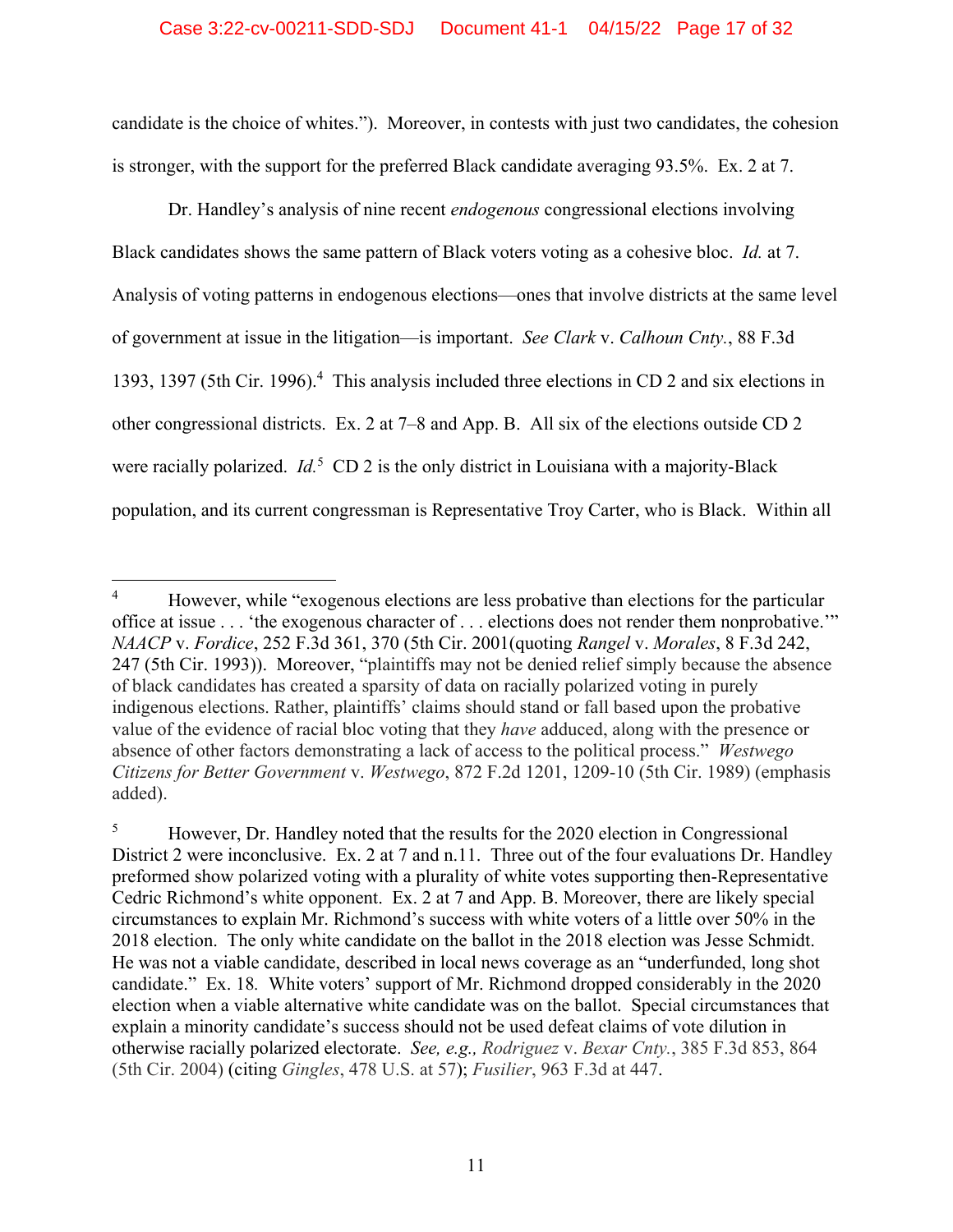#### Case 3:22-cv-00211-SDD-SDJ Document 41-1 04/15/22 Page 18 of 32

these endogenous elections, Black voters voted has a cohesive bloc. In CD 2, Black voters have supported their candidate of choice with a range of support from 80% to 96%. Ex. 2 at App. B. In the other six elections involving Black candidates, all of which involved multiple candidates, the voting patterns demonstrate that Black voter support was cohesive. Ex. 2 at 8. Of the six contests, four were decided at the primary stage, with the white candidate that was preferred by white voters prevailing. Two elections required a runoff, but due to white bloc voting, no Black candidate made it to the runoff in either case. Ex. 2 at App. B.

It is also beyond dispute that racial bloc voting by white voters nearly always results in the defeat of Black Louisianans' preferred candidates in majority-white districts. *Gingles*, 478 U.S. 56–63. While Section 2 does not guarantee Black electoral success, "[o]ne may suspect vote dilution from political famine." *Johnson* v. *De Grandy*, 512 U.S. 997, 1017 (1994). Dr. Handley found that in every one of the 15 statewide election contests in which a Black candidate was running, white voters voted in bloc against the candidate supported by Black-voters, preventing the Black voters' candidate of choice from being elected. Ex. 2 at 7. The average percentage of white voters for the Black-preferred candidate in these elections was only 11.7%. *Id.* Likewise, in the recent endogenous congressional elections, the Black-preferred candidate did not win in any district other than in CD 2. *Id.* at 8. White support for the Black congressional candidates in the six elections in districts outside of CD 2 ranged from 1.1% to 7.4%. *Id.* at App. B. For example, in CD 5 in 2020, Sandra Christopher, who is Black, was the plurality choice of Black voters, but less than 5% of white voters supported her and she did not even make it to the runoff election. *Id.* at 9. In Louisiana congressional elections, Black preferred candidates outside CD 2 fail to win or even advance to the runoffs. *Id.*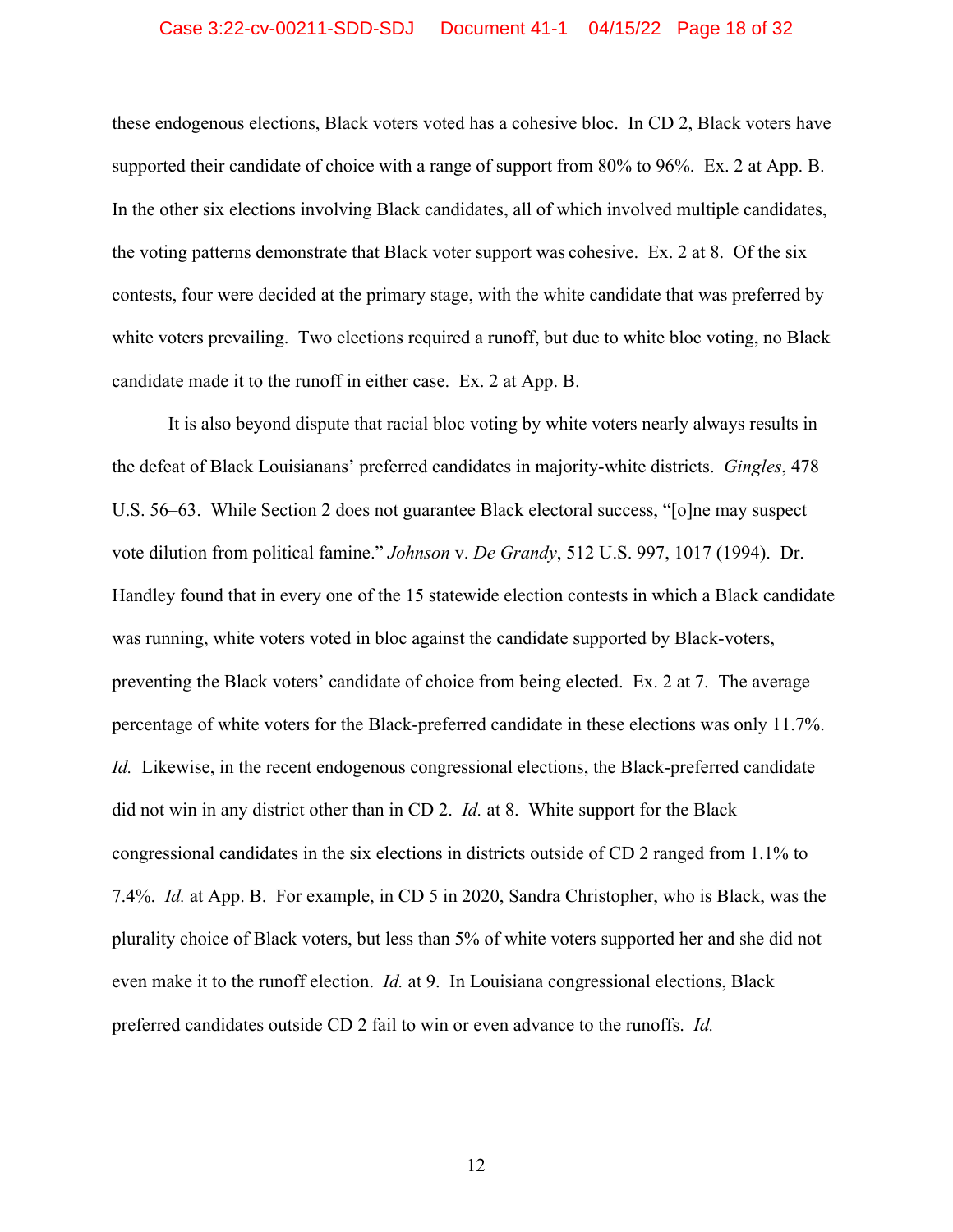#### Case 3:22-cv-00211-SDD-SDJ Document 41-1 04/15/22 Page 19 of 32

Dr. Handley also found that the recently enacted 2022 congressional map, like the 2011 map, offers only one district where Black voters will have the opportunity to elect their candidate of choice. *Id.* at 10–11, Table 4. Performing a functional analysis, Dr. Handley found Blackpreferred candidates in recent statewide elections would have performed similarly under the enacted plan as they did under the 2011 map, and the new plan is therefore unlikely to result in the election of Black-preferred candidates in future congressional elections outside of CD 2. *Id.*

Dr. Handley also conducted an analysis of the extent to which Black voters would have greater electoral opportunities under Mr. Fairfax's Illustrative Plan, looking at likely voting patterns of Congressional Districts 2, 3, 4, 5 and 6 in the enacted plan. *Id.* at 12–13. Under Mr. Fairfax's plan, the additional majority-Black district, CD5, draws in parts of each of these districts. Dr. Handley found that in all of these districts, Black voters vote as a cohesive bloc. *Id.* at 13. The percentage of support of Black voters for Black-preferred candidates across all five districts that would contribute voters to illustrative CD 5 was 82.8% to 84.5%. *Id.*

*Gingles* preconditions II and III have been met. In Louisiana, the Black community is cohesive in support of its preferred candidates and white voters consistently vote in bloc to defeat these candidates.

### **II. The totality of the circumstances indicates that the Legislature's map denied Black voters a meaningful opportunity to elect their preferred candidates**

As shown in detail in the accompanying expert reports of Dr. R. Blakeslee Gilpin and Dr. Traci Burch, each of the factors relevant to an assessment of the totality of the circumstances shows that the Legislature's congressional map deprives Black voters of a meaningful opportunity to elect their candidates of choice. *See Gingles*, 478 U.S. at 36–37 (setting forth relevant Senate factors). We summarize their findings briefly here.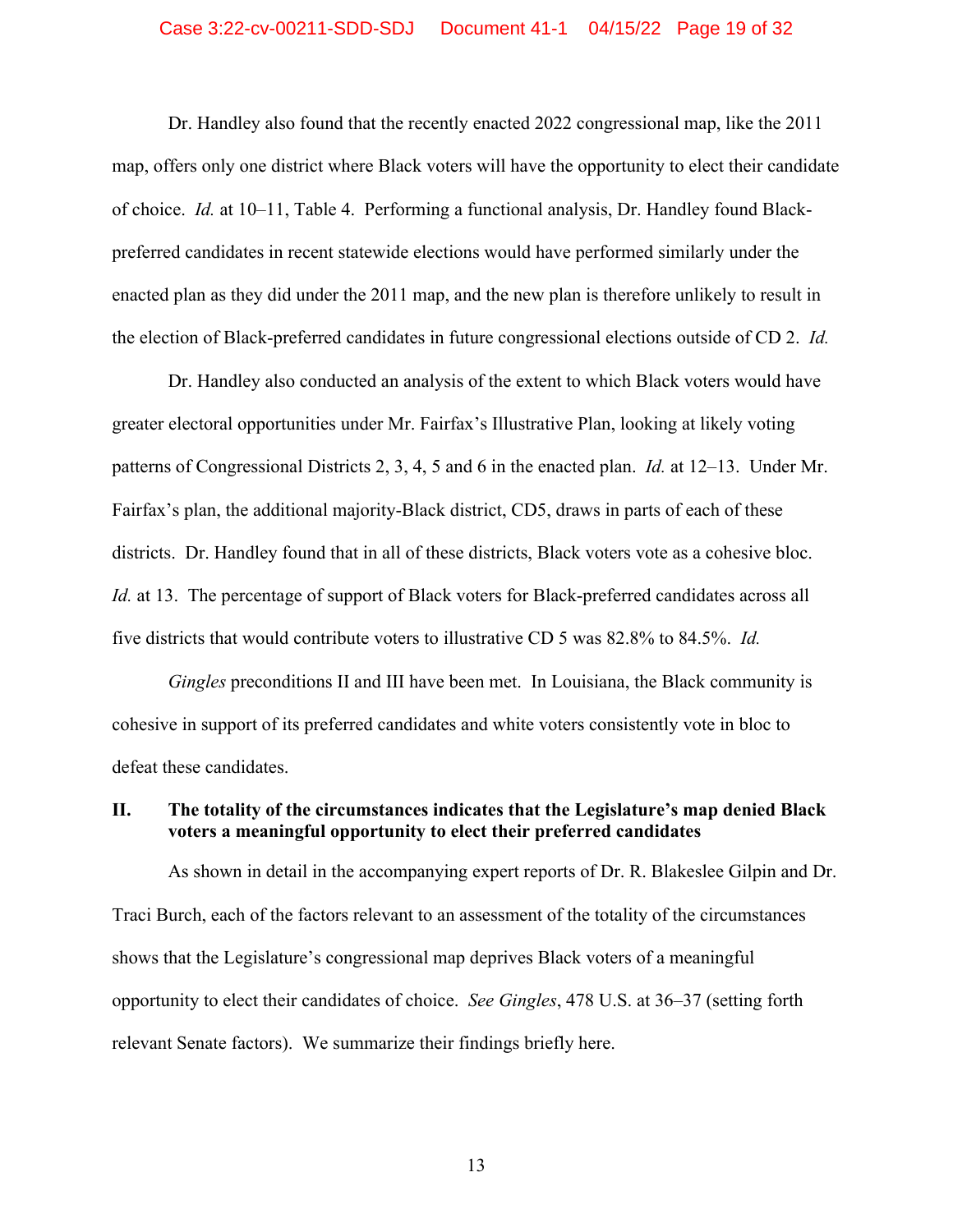#### **1. Senate Factor 1: Louisiana has an ongoing history of official, votingrelated discrimination**

Louisiana has been persistent and creative in seeking to prevent its Black citizens from voting. Louisiana maintained a Grandfather Clause until the Supreme Court struck down this device in 1915. *See* Ex. 3 at 30. Thereafter, the state enacted an Understanding Clause to replace it, which required Louisiana voters to "give a reasonable interpretation of any section of the federal or state constitution in order to vote." *Bossier Parish School Board* v. *Reno*, 907 F. Supp. 434, 455 (D.D.C. 1995) (Kessler, J., dissenting) (internal quotation marks omitted). Poll taxes and voter roll purges were also used to hinder Black registration. *Major* v. *Treen*, 574 F. Supp. 325, 340 (E.D. La. 1983). The state at one time "prohibited elected officials from helping illiterates" and established an all-white democratic primary, which completely excluded Black Louisianans from the political process between 1923 and the Supreme Court's condemnation of the practice in 1944. *See* Ex. 3 at 30; *Smith* v. *Allwright*, 321 U.S. 649 (1944). In 1950, citizenship tests and a prohibition against single-shot voting were instituted. *Major*, 574 F. Supp. at 340. Between 1940 and 1964, the States Rights Party "spearheaded a strong movement against black enfranchisement and judicially-directed desegregation." *Id.*

From 1965 to 1989, the U.S. Attorney General issued 66 objection letters (11 to the State and 55 to local governments) nullifying over 200 voting changes. Ex. 3 at 35. Louisiana's preclearance requirement was renewed in 1970, 1975, and 1982. *Id.* at 35. From 1990 until the preclearance regime was struck down in *Shelby County* v. *Holder*, 570 U.S. 529 (2013), the U.S. Attorney General issued 79 additional objection letters in response to voting related changes in the State. *See* Department of Justice, *Section 5 Objection Letters*, https://www.justice.gov/crt/section-5-objection-letters (last visited Apr. 14, 2022).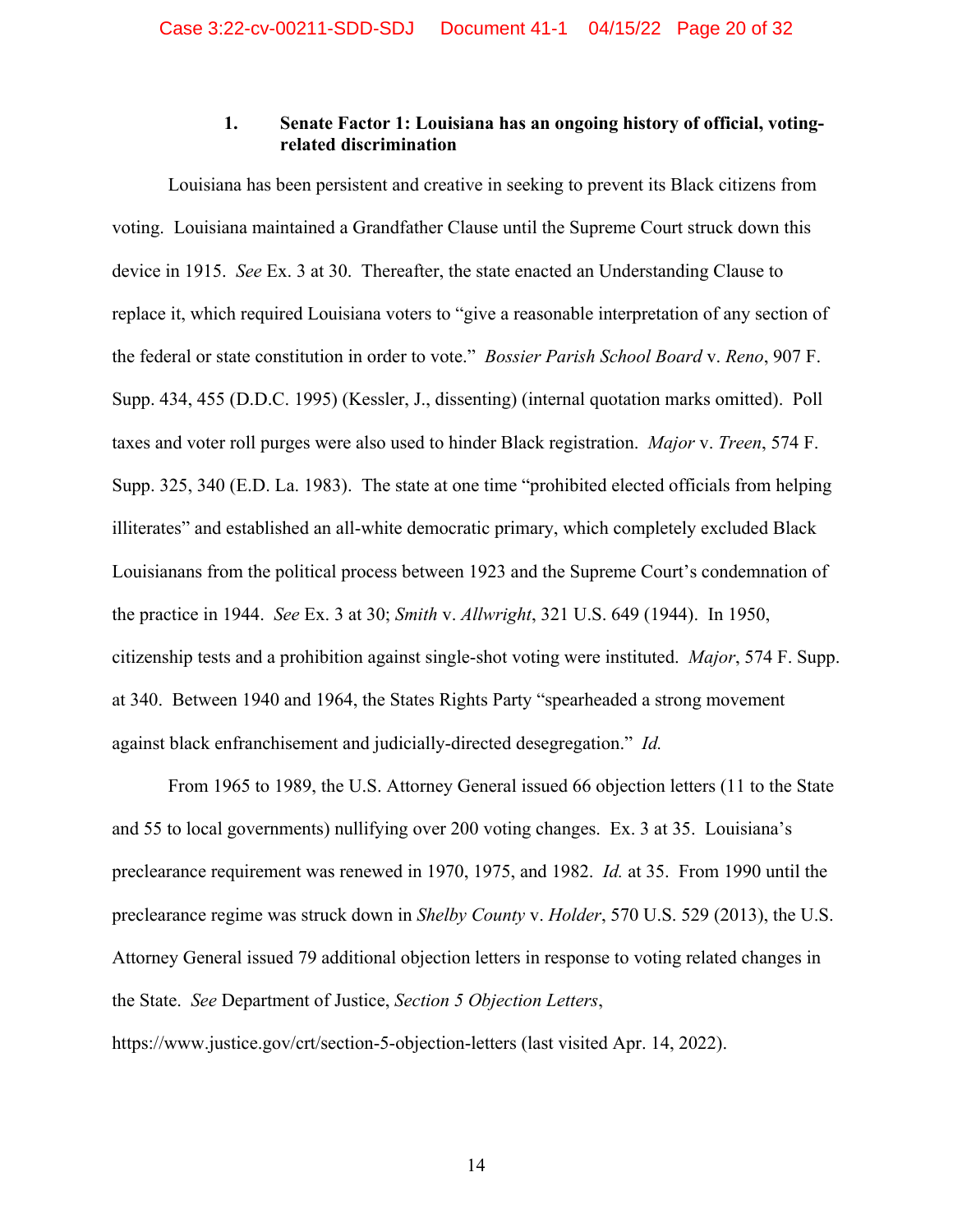#### Case 3:22-cv-00211-SDD-SDJ Document 41-1 04/15/22 Page 21 of 32

Redistricting in Louisiana has repeatedly been characterized by racially discriminatory maps. After the 1981 redistricting cycle, a federal court found the State's redistricting plan, which included no majority-Black district, violated Section 2 of the VRA by diluting Black voting strength. *See Major*, 574 F. Supp. at 331.

The post-1990 round of redistricting was also tainted by Voting Rights Act violations. Ex. 3 at 44. The Department of Justice objected to the State's legislative redistricting plan and stated that it had "examined the 1991 House redistricting choices in light of a pattern of racially polarized voting that appears to characterize elections at all levels in the state." Ex. 19. The Justice Department found that "[i]n seven areas . . . the proposed configuration of district boundary lines appears to minimize black voting strength, given the particular demography of those areas. . . ." *Id.* Just two years later, in the *Chisom* v. *Roemer* cases, five Black voters in Orleans Parish filed a class action suit on behalf of all Black voters registered in the parish alleging that electing two at-large supreme court justices from Orleans, St. Bernard, Plaquemines, and Jefferson Parishes violated the VRA. Ex. 3 at 39. The state eventually settled the litigation in 1992, creating a majority-Black district in the state's supreme court plan, which to-date is the only district from which a Black justice has been elected. *Id.* 

Local jurisdictions in the state have repeatedly been the subject of Section 5 objections and findings of liability under Section 2 of the VRA. Ex. 3 at 40–41.

#### **2. Senate Factor 2: Louisiana voters are highly racially polarized**

Federal courts have consistently found that voting in Louisiana is racially polarized to a very great extent. As described in detail, *supra* pp. 9–13, and in the expert report of Dr. Lisa Handley, the state's elections demonstrate stark patterns of racial polarization. In 2020, Louisiana's most recent congressional elections, voters in four of the five white majority districts had a choice between Black and white candidates. In each instance, the white candidate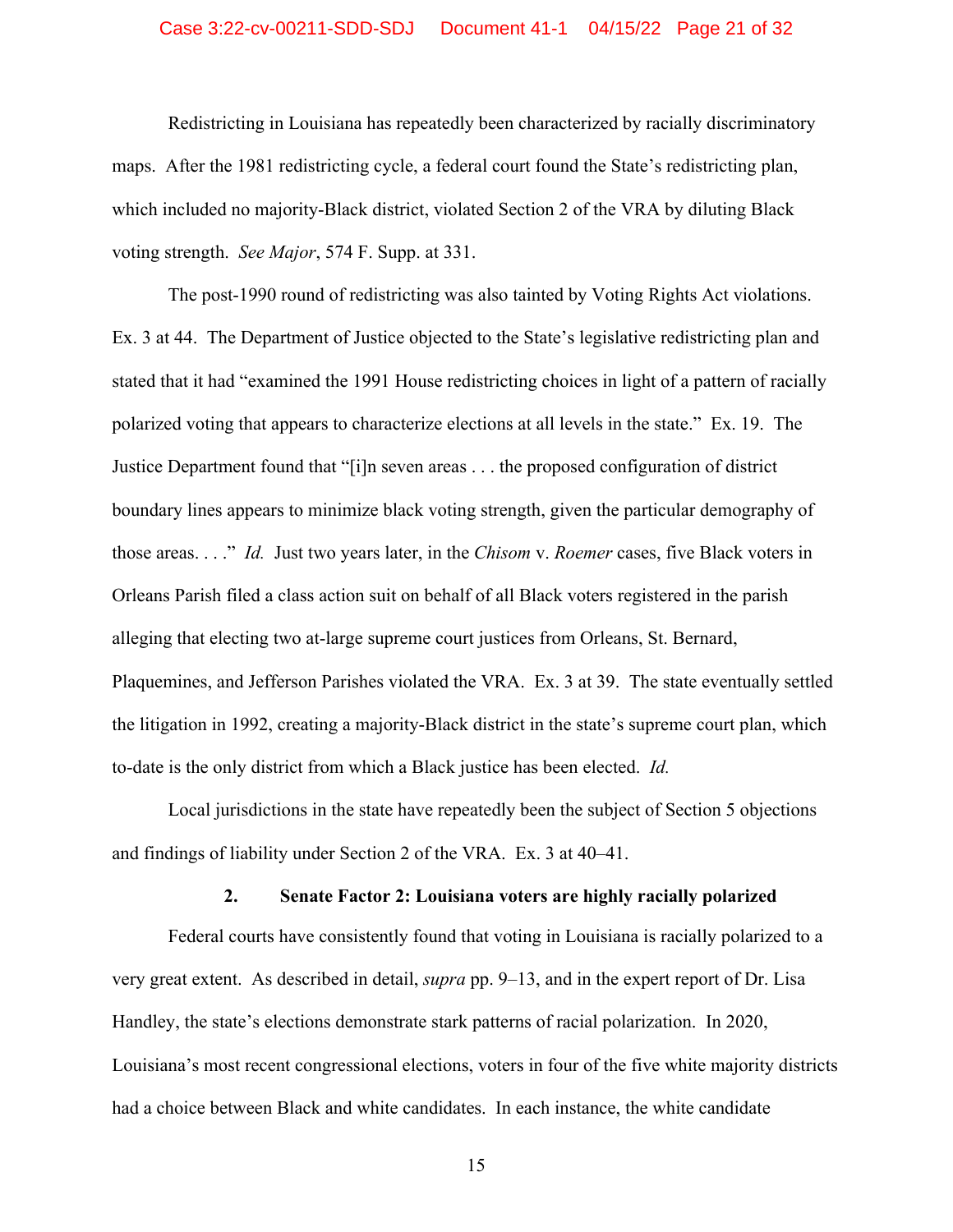prevailed with little Black support, while white support for Black candidates was virtually nonexistent. *See* Ex. 2 at 8. Moreover, the gap between Black and white support for Blackpreferred candidates is significant and consistent across elections at every level of government.

## **3. Senate Factor 5: Discrimination in Louisiana has produced severe socioeconomic disparities impairing the ability of Black Louisianans to participate in the political process**

The ongoing effects of discrimination on Black Louisianans, which can be seen across multiple metrics, including economic, health, employment, living, and environmental conditions, hinder Black Louisianans' ability to participate in the political process in the state.

*Economic:* The U.S. Census Bureau's American Community Survey ("ACS") demonstrates that Black and Latino poverty rates are nearly three times as high as the white poverty rate in Louisiana. The median income for Black Louisianan households is about \$29,000 less than that of white households. Ex. 4 at 10. Over three times as many Black households lack access to a vehicle as white households. *Id*. Moreover, Black Louisianans are underrepresented among small business owners. *Id*. Black Louisianans, while often located in areas of the State most affected by natural disasters, face more difficulty than white Louisianans in securing relief to rebuild homes and businesses after natural disasters occur. *Id*.

*Health:* Dramatic health disparities between Black and white Louisianans persist in Louisiana. According to the Centers for Disease Control and Prevention ("CDC"), in Louisiana, white men are expected to live over seven years longer than Black men and white women are expected to live over five years longer than Black women. Ex. 4 at 16–17.

Between 2016 and 2018, infant and child mortality rates among Black children were about twice as high as those for white children, Ex. 4 at 17. While rates of invasive cancer are similar for Black and white Louisianans, there is a statistically significant disparity in the mortality rate from invasive cancers (211.2 deaths per 100,000 adults for Black Louisianans vs.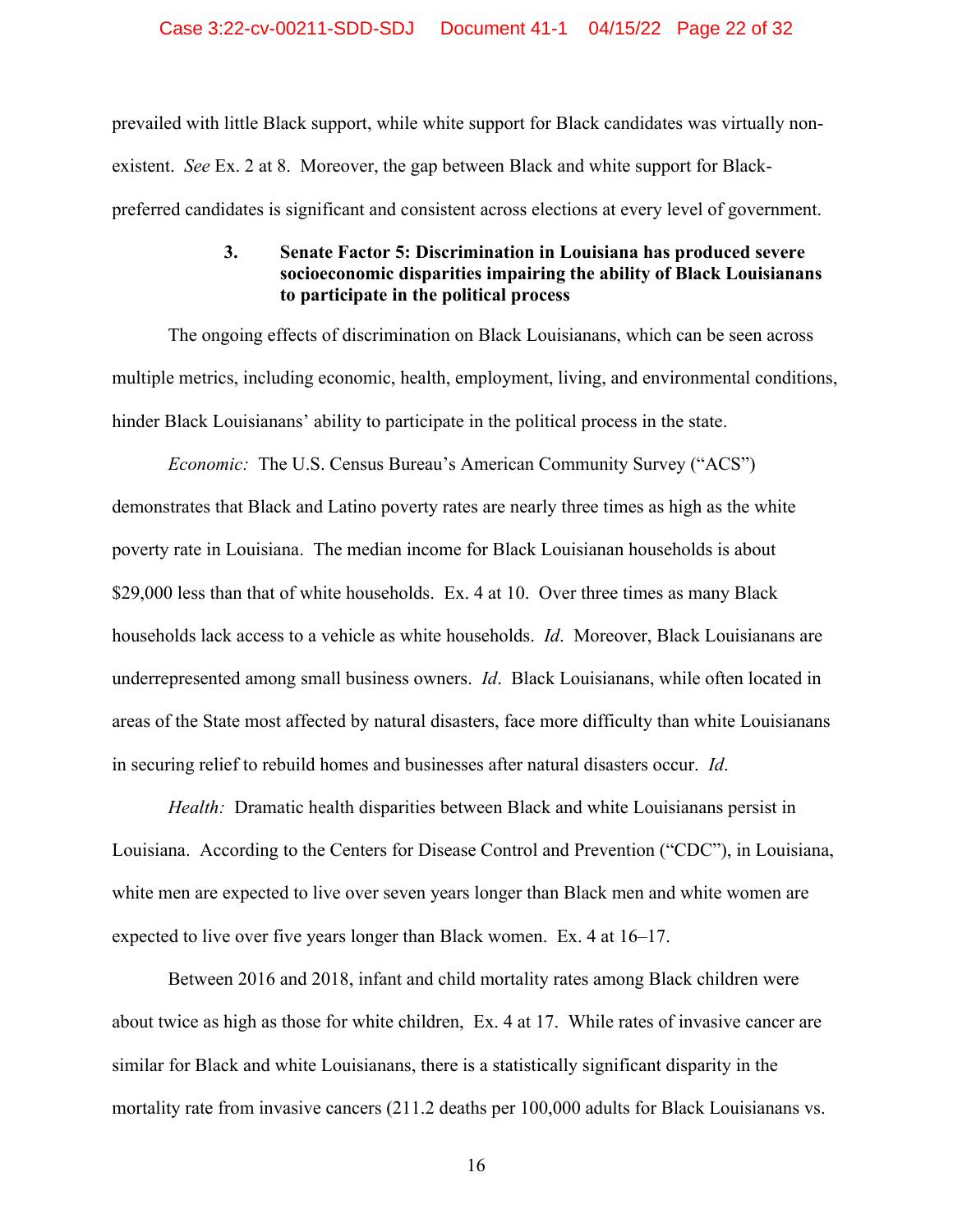#### Case 3:22-cv-00211-SDD-SDJ Document 41-1 04/15/22 Page 23 of 32

173.6 deaths per 100,000 for white Louisianans). Ex. 4 at 16. According to the CDC, 42.9% of Black Louisianans are obese, compared to 32.4% of white Louisianans. *Id*. According to the 2019 ACS, white Louisianans are more likely to have health insurance than Black Louisianans. Ex. 4 at 17–18.

*Employment:* Severe racial discrimination in employment persists in Louisiana. Between 2011 and 2021, nearly 8,700 charges of race- or color-based employment discrimination were filed in Louisiana. Ex. 4 at 10.

*Education*:Black Louisianans have faced educational discrimination throughout Louisiana's history, and de facto racial segregation remains a persistent feature of the State's educational system. As recently as 2017, ProPublica's *Miseducation* project demonstrated high levels of racial segregation within 50% of all Louisiana school districts, with nine out of 68 school districts over 87% non-white. Ex. 4 at 7.

School segregation detrimentally affects the academic performance of minority students. Despite comprising 43.5% of public school students in the 2017-2018 school year, Black students were only 22.9% of students in gifted and talented programs and 35.5% of students taking Advanced Placement courses. Ex. 4 at 8. Two-thirds of the students with a school suspension that school year were Black. Ex. 4 at 8. Among current students, there is a racial gap in assessment test scores. Black eighth graders score 30 points lower in Math on average and 26 points lower in Reading on average than white eighth graders. Ex. 4 at 8.

*Environmental living conditions*:As a result of racial residential segregation, chemical plants and other hazards are located near heavily Black residential areas. In Cancer Alley, an area of Louisiana between New Orleans and Baton Rouge, studies have linked elevated levels of air pollution to increased risk of cancer, COVID-19, and asthma. Ex. 4 at 18. Flooding in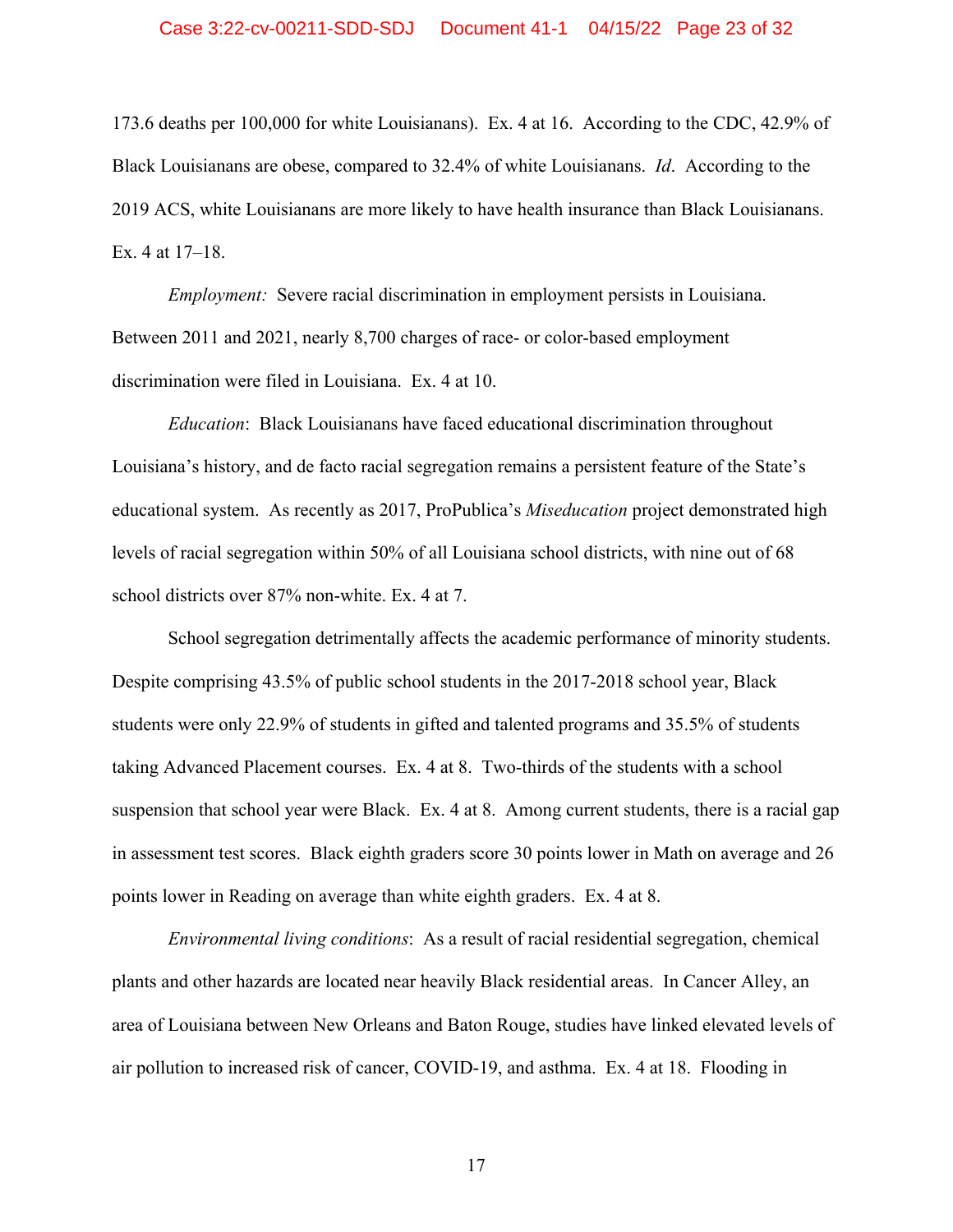#### Case 3:22-cv-00211-SDD-SDJ Document 41-1 04/15/22 Page 24 of 32

Louisiana disproportionately affects Black neighborhoods. Ex. 4 at 16. When Hurricane Katrina hit southeast Louisiana in 2005, the damage was most extensive in the region's Black neighborhoods. *Id.* Mortality rates for adults 30 years and older were significantly higher for Black residents of Orleans Parish than white residents. *Id.* at 18. In the aftermath of Hurricane Katrina, Black New Orleans residents were more likely to be displaced, and for longer periods, than white New Orleans residents, and Black residents had a more difficult time returning to their neighborhoods due to delays in disaster relief and rebuilding efforts. *Id.* 

*Criminal Justice & Incarceration*:As of 2021, Louisiana has the highest incarceration rate in the country. *Id.* at 20. Black Louisianans are dramatically overrepresented in the incarcerated population: despite comprising just 33% of state residents, Black Louisianans are imprisoned at a rate double their presence in the population. Nearly 66% of prisoners, 49% of probationers, and 70 % of parolees in Louisiana are Black. Ex. 4 at 20.

#### **4. Senate Factor 6: Louisiana political campaigns are marked by overt and subtle racial appeals**

Louisiana's political campaigns have persistently been characterized by both explicit and implicit racial appeals. Most notable is the political career of former state legislator and Ku Klux Klan leader and long-time neo-Nazi David Duke. In 1989, Duke, who founded the National Association for the Advancement of white People, openly appealed to white racial fears in his numerous bids for public office in Louisiana. Ex. 4 at 23. Duke has also endorsed other Louisiana politicians in recent elections, including former Louisiana Governor Mike Foster, who went on to win 84% of the white vote. *Id.* 

Several other candidates have likewise been associated with white-supremacist groups. In 2002, Steve Scalise, the current U.S. representative for CD 1 (which is 72.7% white) spoke at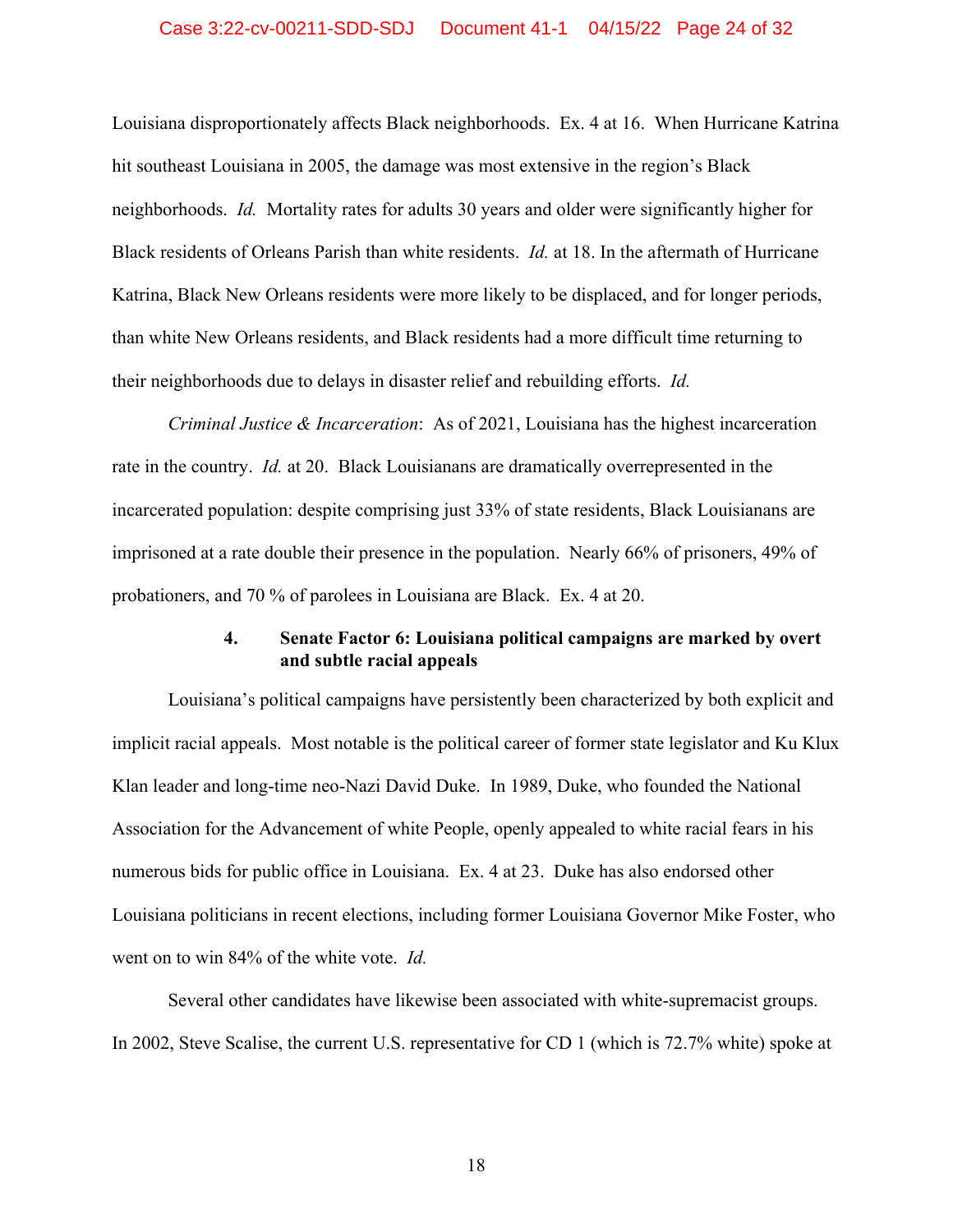#### Case 3:22-cv-00211-SDD-SDJ Document 41-1 04/15/22 Page 25 of 32

a conference organized by a white supremacist group associated with neo-Nazi activists while serving as a Louisiana state representative. Ex. 20.

Even where there is no explicit endorsement of white supremacy, candidates regularly attempt to make racial resentment and fear salient in the minds of voters. Ex. 4 at 22. In 2012, a candidate for Louisiana Supreme Court District 5, Justice Jeff Hughes, darkened the image of his Black opponent, John Guidry, in campaign materials, and referred to Guidry as an "affirmative action Democrat." *La. State Conf. of the NAACP*, 490 F. Supp. 3d at 993. In the 2019 gubernatorial race, Eddie Rispone, the Republican candidate, produced a campaign ad that began with a prominent display of mugshots of Black men and other men of color, and in which Rispone blamed Governor Edwards for crimes committed by people after early release from prison. Ex. 4 at 23. The images are juxtaposed with all-white images of Rispone with his constituents. *Id*.

#### **5. Senate Factor 7: Black candidates in Louisiana are underrepresented in office and rarely win elections outside majority-minority districts**

Despite constituting approximately one-third of the Louisiana population, Black Louisianans remain underrepresented in public office at all levels. Louisiana has never had a Black U.S. Senator. Louisiana has only elected four Black congresspeople since Reconstruction. Ex. 4 at 25. Representative Troy Carter (the only Black member of Louisiana's current House delegation) is from the CD 2, a majority-Black district created in the 1980s as a result of a Section 2 challenge to Louisiana's congressional scheme.

This significant lack of representation extends beyond representation in the federal government. Louisiana has not had a Black Governor or Lieutenant Governor since Reconstruction. Ex. 4 at 25. Louisiana has never had a Black Secretary of State or Attorney General, seats that directly impact voting and criminal justice. Currently, Black legislators hold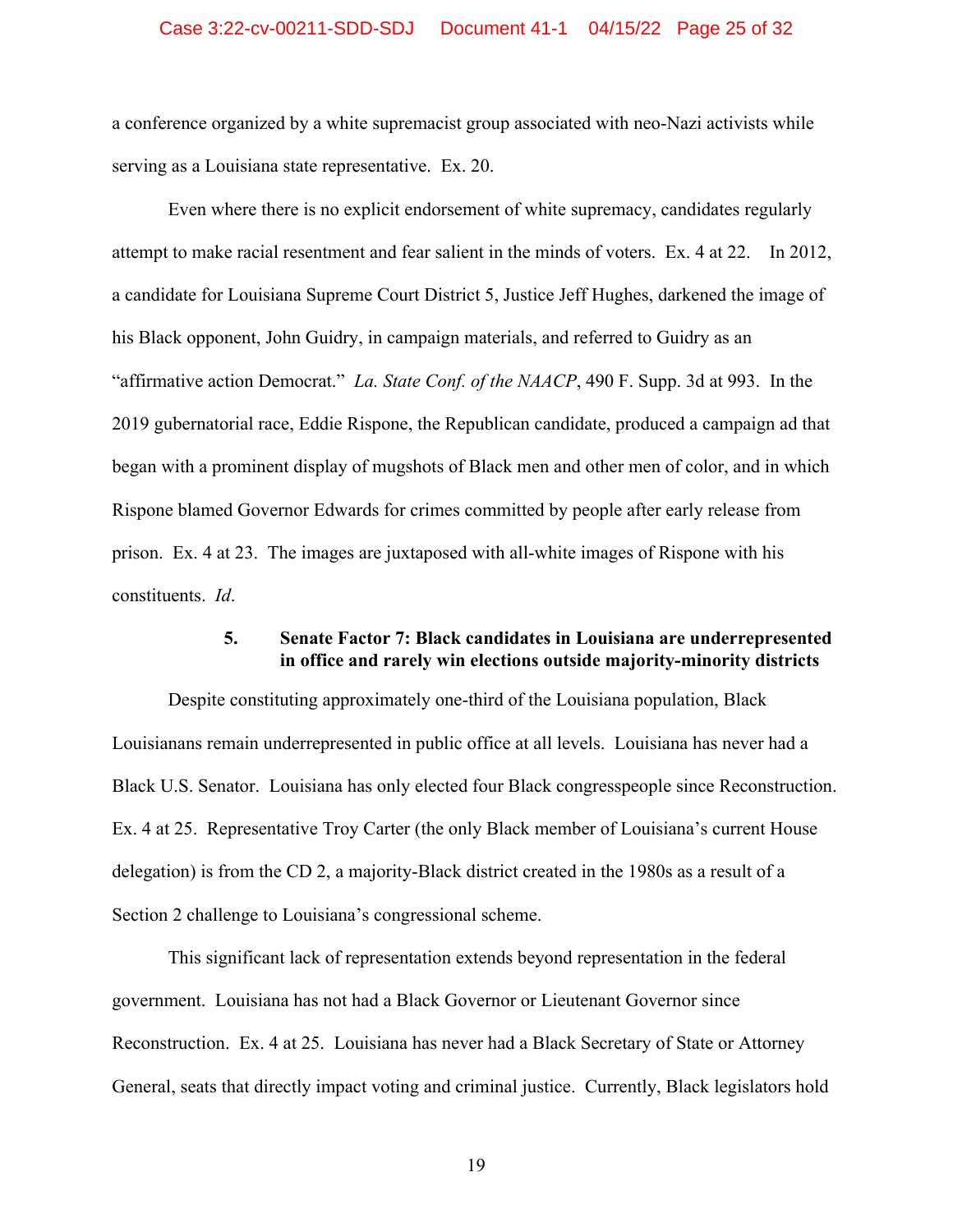25% of state legislative seats (36 of 144). Ex. 4 at 25. There are ten Black State Senators (10/39) and 26 Black members of the State House (26/105). All were elected from majority-Black districts. *Id.*

Less than a quarter of Louisiana mayors are Black (71/304). *Id*. Only two of the eight elected Board of Elementary and Secondary Education members are Black. Ex. 4 at 25–26.

Black judges have also been "underrepresented in the trial and appellate courts. While the black population comprises about 30.5% of the voting age population in Louisiana, black people only account for about 17.5% of the judges in Louisiana." *Terrebonne Par. Branch NAACP*, 274 F. Supp. 3d at 445. Today, 26.1% of Louisiana's state court judges are Black. Ex. 4 at 25. Of the 42 district courts in the state, Black women serve or have served as judges on only six district courts and Black men serve or have served as judges on 13 district courts. Only one Black justice sits on the Louisiana Supreme Court, Ex. 4 at 26, and she was elected in a majority-Black district created as a result of a Section 2 challenge to Louisiana's at-large judicial electoral scheme. *In re Off. of Chief Just., Louisiana Supreme Ct.*, 2012-1342, 101 So. 3d 9, 21 (La. Oct. 16, 2012).

#### **6. Senate Factor 8: Louisiana is not responsive to Black residents**

As discussed above, Black Louisianans disproportionately suffer from the effects of racial discrimination across many areas, including health, employment, and education. In each of these areas, severe racial disparities are indicative of a failure on the part of elected officials to address the needs of Black residents.

During the redistricting roadshow, Black Louisianans often and explicitly connected the lack of responsiveness of officials to race. For instance, at a meeting in Lake Charles, Lydia Larse, a Black resident, said: "I feel as though my voice is not being heard because y'all don't need us. We're not needed. You don't care." Ex. 4 at 27.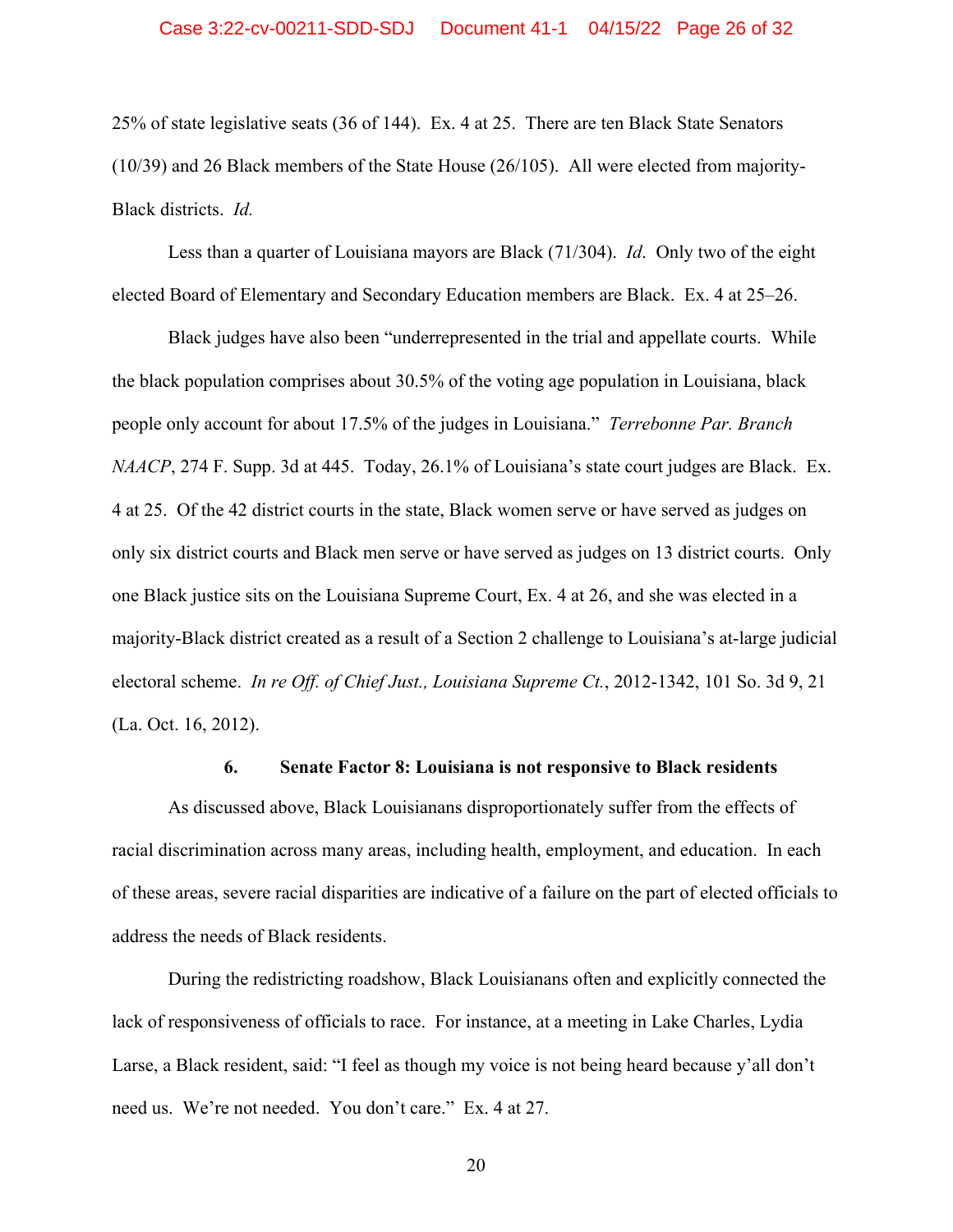### **7. Senate Factor 9: The justification for the new congressional map is tenuous**

The sponsors and advocates of H.B. 1 and S.B. 5 provided several justifications for supporting these bills over maps that provided for two majority-Black districts in Louisiana. However, many of the given justifications lacked evidentiary support or were based on misunderstandings. The final plan adopted by the Louisiana legislature did not achieve the very redistricting principles the bill sponsors stressed were important.

Sponsors of H.B. 1 and S.B. 5 claimed that traditional redistricting principles, such as compactness, maintaining communities of interest, or respecting political boundaries, were important. When presented with alternative bills that added a second majority-Black district while outperforming H.B. 1 and S.B. 5 on those metrics, they backed away from these principles. In fact, by the end of the process, supporters of H.B. 1 in particular shifted their legislative priorities. Instead of compactness or other measures, Representative Magee said that the primary criterion for drawing the congressional districts was "to honor the traditional boundaries as best as possible." Ex. 4 at 39. Representative Magee said the drafters of H.B. 1 prioritized the traditional boundaries after looking at all the other criteria they could have used. Yet Representative Magee publicly stated that he did not even look at any performance data on this or any other metric to compare H.B. 1 with plans that would create two majority-Black districts.

#### **III. Plaintiffs will suffer irreparable injury absent an injunction**

If preliminary relief is denied, Plaintiffs and similarly situated Louisiana voters will suffer irreparable injury. Vote dilution in violation of Section 2 of the VRA "irreparably injures the plaintiffs' right to vote and to have an equal opportunity to participate in the political process." *Patino* v. *City of Pasadena*, 229 F. Supp. 3d 582, 590 (S.D. Tex. 2017); *Casarez* v.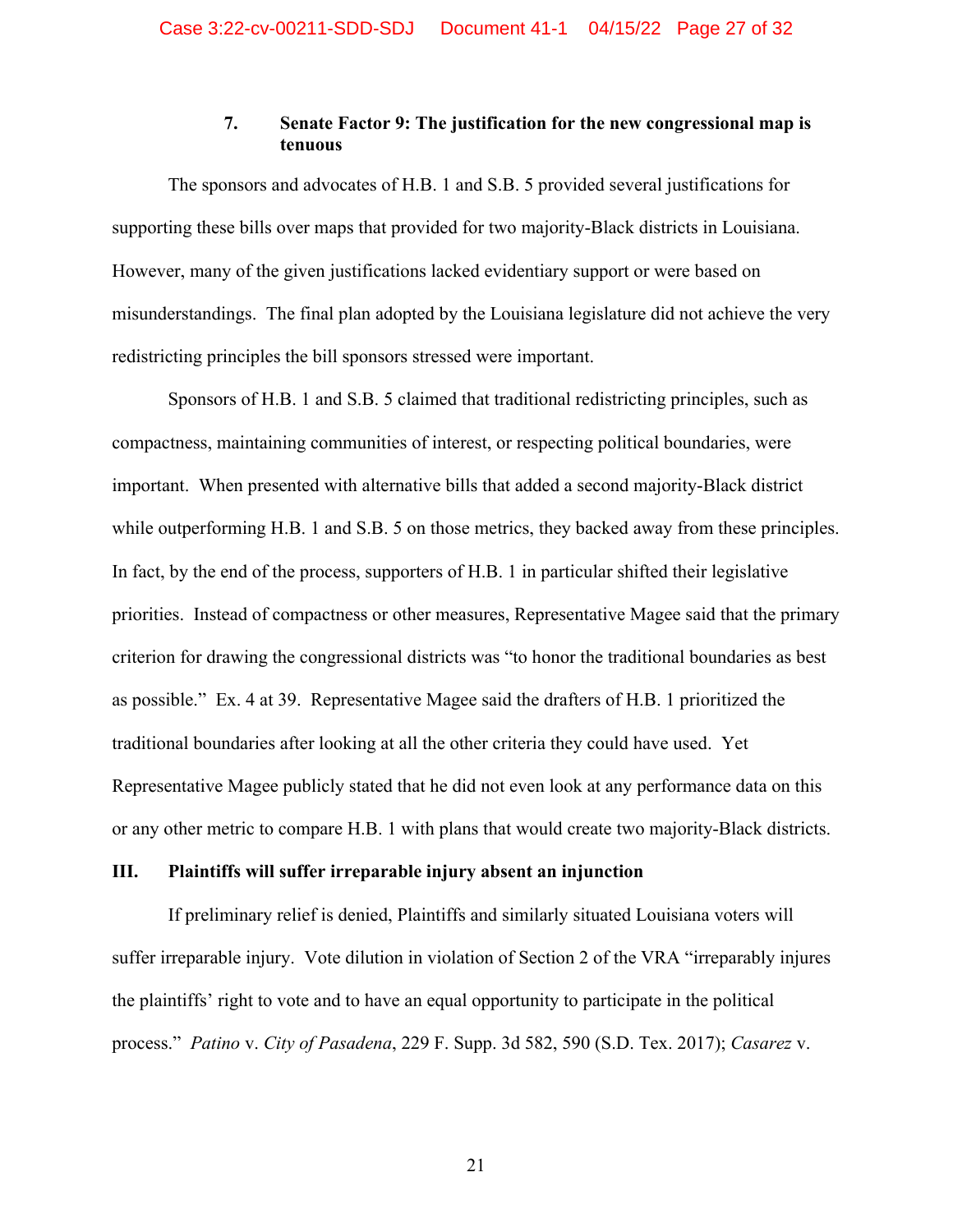#### Case 3:22-cv-00211-SDD-SDJ Document 41-1 04/15/22 Page 28 of 32

*Val Verde Cty.*, 957 F. Supp. 847, 865 (W.D. Tex. 1997) (holding that violation of local election laws and the Voting Rights Act was "a harm monetary damages cannot address").

Plaintiffs have a strong interest in exercising their right to vote free from a racially discriminatory districting scheme that violates Section 2 of the VRA. But if Defendant moves forward with the current legally non-compliant map, Plaintiffs will have no choice and ultimately be forced to vote in districts that dilute their vote. *See, e.g.*, Ex. 5 ¶¶ 8-9; Ex. 13 ¶ 12; Ex. 11 ¶ 12. Plaintiffs residing in "packed" and "cracked" districts will not have equal access to their congressional representatives as compared to voters in other districts. *See, e.g.*, Ex. 10 ¶ 10; Ex. 7 ¶ 12.

Plaintiffs, and all similarly situated Black voters, will be deprived of the opportunity to elect candidates of their choice. *Id.* And "once the election occurs, there can be no do-over and no redress," so the injury to "voters is real and completely irreparable if nothing is done to enjoin" the challenged conduct. *League of Women Voters of N.C.* v. *North Carolina*, 769 F.3d 224, 247 (4th Cir. 2014). The "restriction on [this] fundamental right to vote therefore constitutes irreparable injury." *Michigan State A. Philip Randolph Inst.* v. *Johnson*, 833 F.3d 656 (6th Cir. 2016).

#### **IV. The balance of equities and the public interest weigh in favor of an injunction**

When the defendant is a government actor, courts consider the harm to the opposing party and the weight of the public interest together. *See Nken*, 556 U.S. at 435. In this case, on balance, preserving the rights of Louisianans is strongly in the public interest and the threat of disenfranchising Black Louisianans vastly outweighs the minimal potential administrative burden that an injunction might impose on Defendant.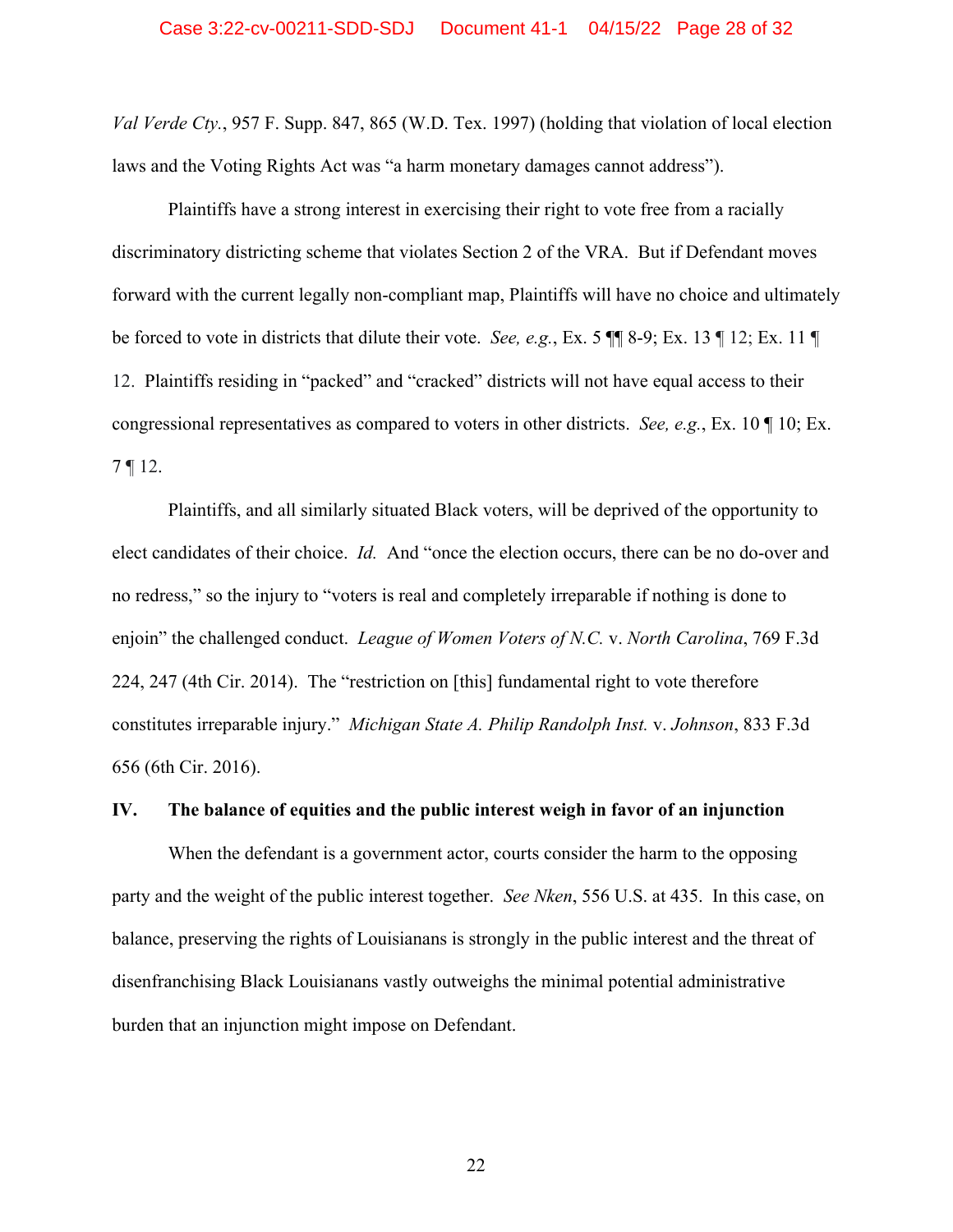#### Case 3:22-cv-00211-SDD-SDJ Document 41-1 04/15/22 Page 29 of 32

The injury faced by Plaintiffs is grave—a denial of their fundamental right to vote. *See Dunn* v. *Blumstein*, 405 U.S. 330, 336 (1972) (right to vote is of particular public importance because it is "preservative of all rights" (internal quotation marks omitted)). The public interest "favors permitting as many qualified voters to vote as possible." *Obama for Am.* v. *Husted*, 697 F.3d 423, 437 (6th Cir. 2012). It will serve the public interest for Defendant to be prohibited from enforcing, implementing, or conducting elections using a map that violates Section 2.

In contrast, the harm, if any, that this injunction would cause to the State is minimal. A state is in no way harmed by issuance of a preliminary injunction which prevents the state from enforcing restrictions likely to be found to violate Section 2 of the VRA. On the contrary, courts have found that such injunctions benefit the state. *Giovani Carandola Ltd.* v. *Bason*, 303 F.3d 507, 521 (4th Cir. 2002); *see also Charles H. Wesley Educ. Found., Inc.* v. *Cox*, 408 F.3d 1349, 1355 (11th Cir. 2005). Further, "[t]he public interest always is served when public officials act within the bounds of the law and respect the rights of the citizens they serve." *Casarez*, 957 F. Supp. at 865 (quoting *Nobby Lobby, Inc.* v. *City of Dallas*, 767 F. Supp. 801, 821 (N.D. Tex. 1991), *aff'd*, 970 F.2d 82 (5th Cir. 1992)). On balance, any harm the State can identify pales in comparison to the harms suffered by Plaintiffs in this case.

Though the state may argue that it is too late in the election cycle to implement a new congressional plan without risking voter confusion, the facts of this case are not at odds with the so-called "*Purcell* principle." The Supreme Court and the Fifth Circuit have recognized that the *Purcell* principle warns "lower federal courts should ordinarily not alter . . . election rules *on the eve of an election*." *Republican Nat'l Comm.* v. *Dem. Nat'l Comm.*, 140 S. Ct. 1205, 1207 (2020) (emphasis added); *Tex. Democratic Party* v. *Abbott*, 978 F. 3d 168, 181–82 (5th Cir. 2020). Under *Purcell*, courts should avoid issuing orders that may cause voters to become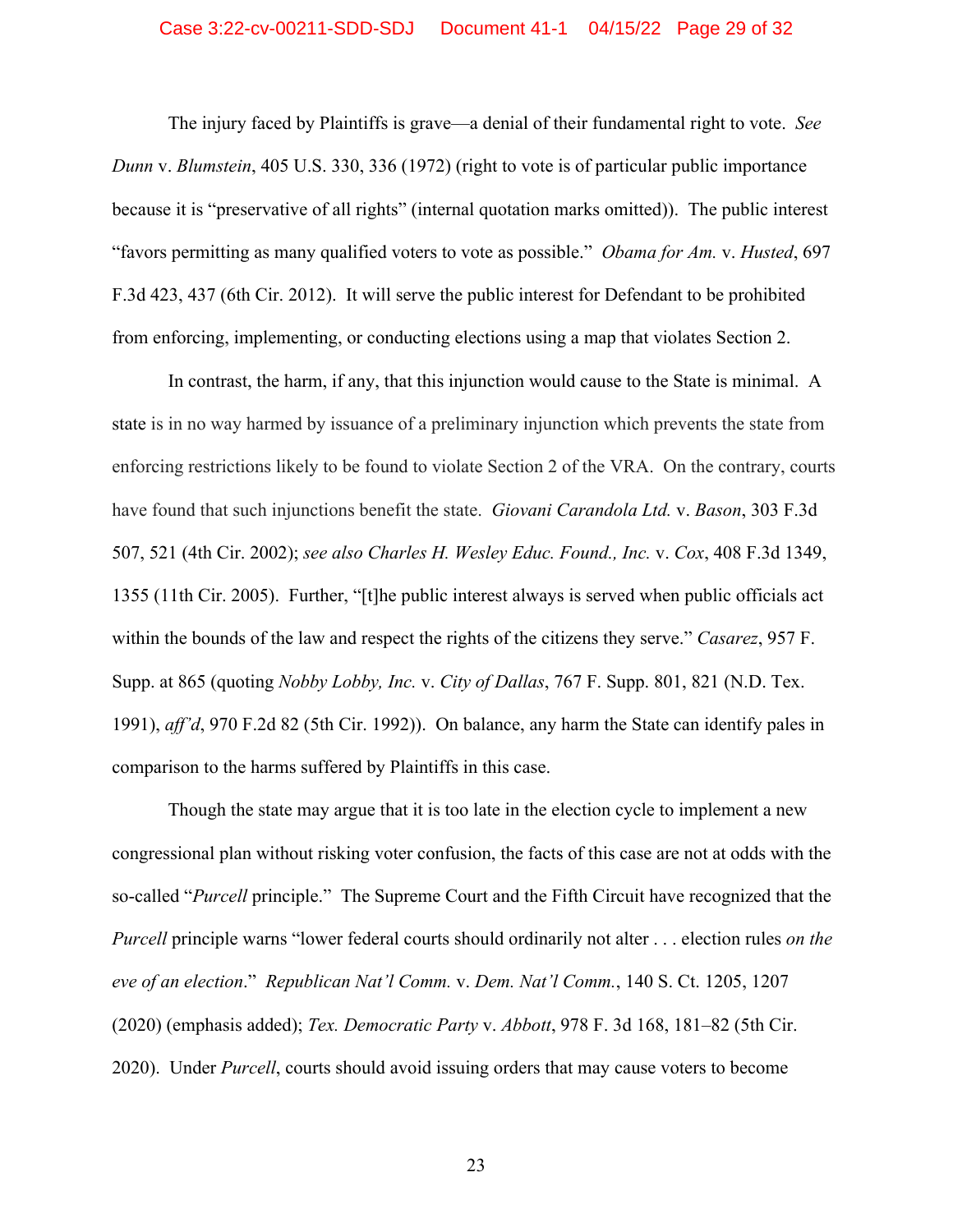confused and stay away from the polls. *Purcell* v. *Gonzalez*, 549 U.S. 1, 4–5 (2006); *Mi Familia Vota* v. *Abbott*, 497 F. Supp. 3d 195, 221–22 (W.D. Tex. 2020). Historically, court-ordered changes to the impending election process that do not pass muster under *Purcell* are those that would confuse the electorate and that are ordered immediately before an impending election. *See, e.g.*, *Veasey* v. *Perry*, 769 F.3d 890, 893–95 (5th Cir. 2014) (seeking an injunction that would require new election procedure nine days before election period, and which would require the state to train 25,000 new poll workers). The Supreme Court's recent redistricting rulings are consistent with granting a preliminary injunction here. *Compare, e.g.*, *Merrill* v. *Milligan*, 142 S. Ct. 879, 879 (2022) (applying *Purcell* to stay injunction against Alabama's congressional map entered seven weeks before the beginning of primary election), *with Wisconsin Legislature* v. *Wisconsin Elections Comm'n*, 142 S. Ct. 1245 (2022) (striking down Wisconsin's state legislative plans five months before the beginning of primary election). Here, the election is over six months away, meaning the risk of confusing the electorate is significantly reduced. Moreover, courts have noted that if there is a countervailing threat to the deprivation of the fundamental right to vote, this threat outweighs the potential harm laid out in the *Purcell* doctrine. *See Self Advocacy Sols. N.D.* v. *Jaeger*, 464 F. Supp. 3d 1039, 1055 (D.N.D. 2020); *Mi Familia Vota*, 497 F. Supp. 3d at 222. The chaos and harm that would be suffered by the Louisiana voters if maps violating Section 2 of the VRA are used in the 2022 elections would result in precisely the type of confusion the *Purcell* doctrine seeks to avoid. The sooner this Court imposes an injunction on Defendant, the more strongly the public interest will be served.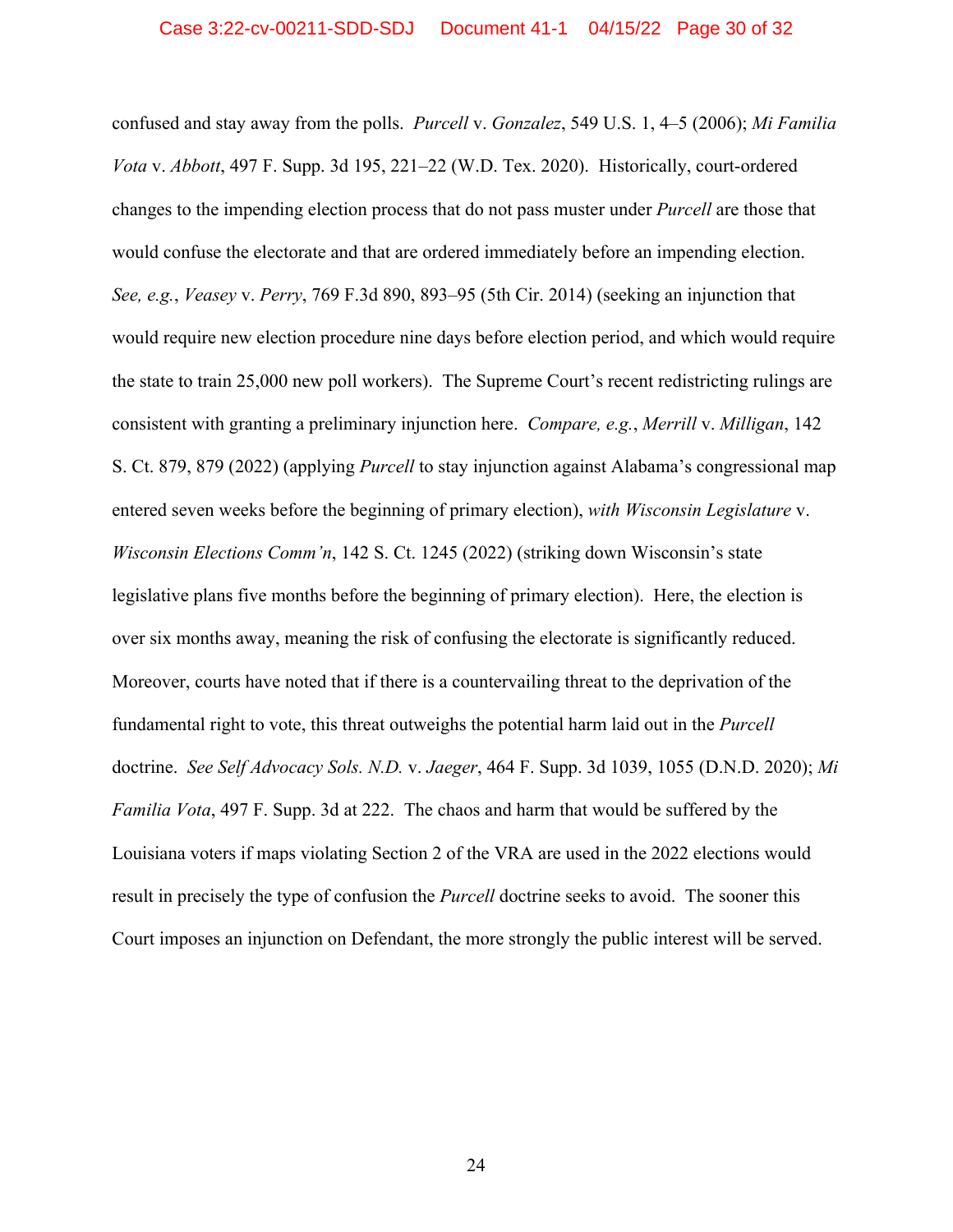Case 3:22-cv-00211-SDD-SDJ Document 41-1 04/15/22 Page 31 of 32

#### **CONCLUSION**

For the foregoing reasons, the preliminary injunction should be granted.

By: /s/*John Adcock*

John Adcock Adcock Law LLC L.A. Bar No. 30372 3110 Canal Street New Orleans, LA 70119 Tel: (504) 233-3125 Fax: (504) 308-1266 jnadcock@gmail.com

Leah Aden (admitted *pro hac vice*) Stuart Naifeh (admitted *pro hac vice*) Kathryn Sadasivan (admitted *pro hac vice*) Victoria Wenger (admitted *pro hac vice*) NAACP Legal Defense and Educational Fund, Inc.

40 Rector Street, 5th Floor New York, NY 10006 Tel: (212) 965-2200 laden@naacplef.org snaifeh@naacpldf.org ksadasivan@naacpldf.org vwenger@naacpldf.org

R. Jared Evans\* Sara Rohani†\* NAACP Legal Defense and Educational Fund, Inc. 700 14th Street N.W. Ste. 600 Washington, DC 20005 Tel: (202) 682-1300 jevans@naacpldf.org srohani@naacpldf.org

Robert A. Atkins (admitted *pro hac vice*) Yahonnes Cleary (admitted *pro hac vice*) Jonathan H. Hurwitz (admitted *pro hac vice*) Daniel S. Sinnreich (admitted *pro hac vice*) Amitav Chakraborty (admitted *pro hac vice*) Adam P. Savitt (admitted *pro hac vice*) PAUL, WEISS, RIFKIND, WHARTON & GARRISON LLP 1285 Avenue Of The Americas, New York, NY 10019 Tel.: (212) 373-3000 Fax: (212) 757-3990 ratkins@paulweiss.com ycleary@paulweiss.com jhurwitz@paulweiss.com dsinnreich@paulweiss.com achakraborty@paulweiss.com asavitt@paulweiss.com